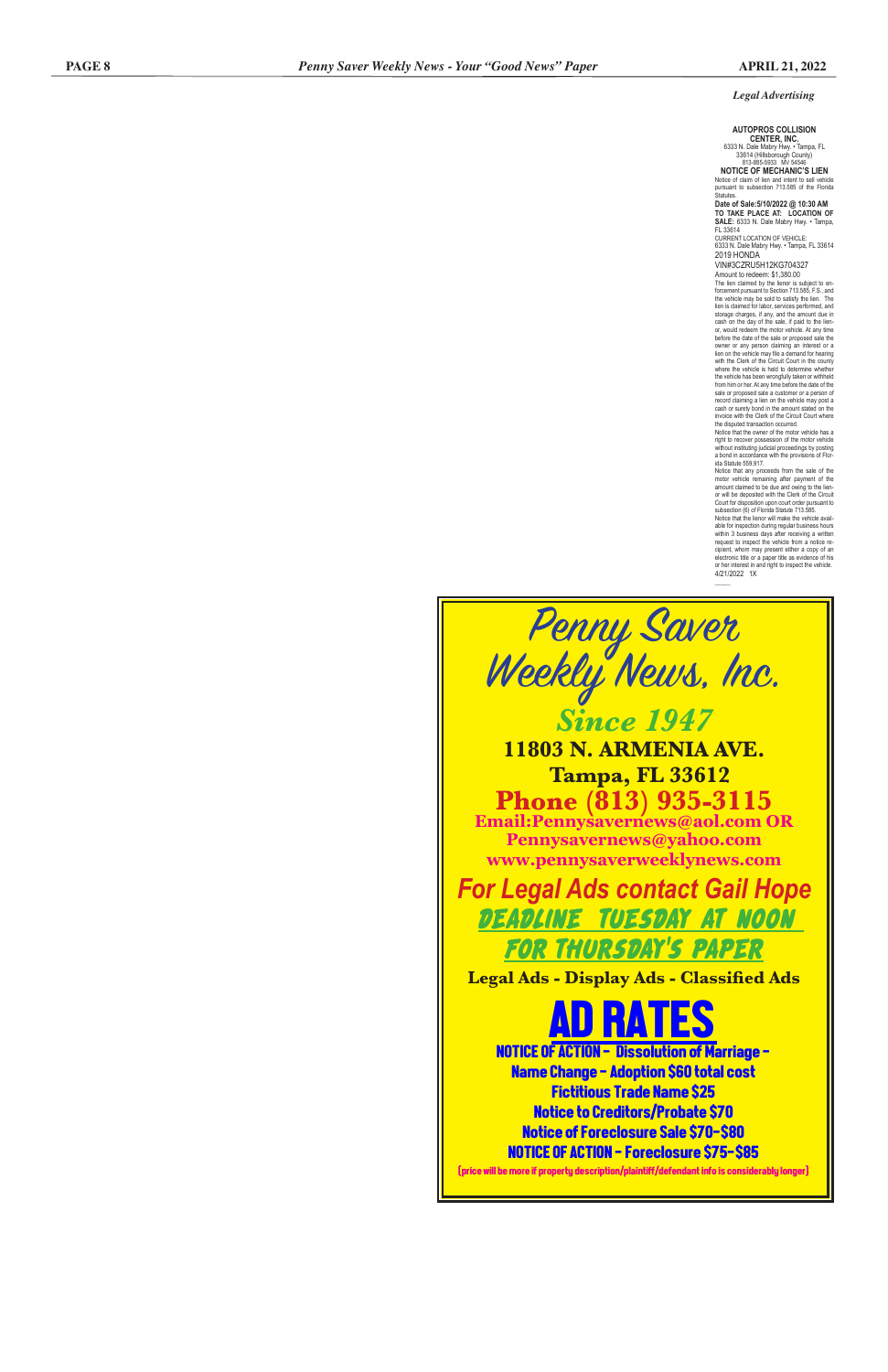Notice of Public Sale PURSUANT TO CH 713.78 OF THE FLORIDA STATUTES, BE-LOW SAID VEHICLES TO BE SOLD TO SATISFY TOWING AND STORAGE AT: **SALE TO BE HELD AT: Crockett's Towing (shop 3) 13601 US Hwy 41 Spring Hill, FL 34610** (Pasco County) **SALE DATE: MAY 5, 2022 At 8 am.** 1997 Ford 1FMEE1162VHB72146

1999 Jeep 1J4G258S5XC577749 2002 Lexus JTHBD192520037229 2005 Ford 3FAFP31N45R134136 2006 Jeep 1J4HS48N96C299526 2007 Ford 2FAFP71W37X140353 2007 Mazda 1YVHP80DX75M09999 2008 Toyota 3TMMU52N18M005986 2013 Mercedes-Benz WDDGF4HB6DR273638 2019 Kia 3KPA24AB9KE203517 2019 Nissan 1N6AA1E59KN504173 **SALE TO BE HELD AT: Crockett's Towing (shop 4) 7809 US Hwy 301 N Tampa, FL 33637** (Hillsborough County)

INTENT TO SELL VEHICLE Each of you is hereby notified that a lien is claimed on the following vehicles for towing and storage charges, the following vehicles will be sold at public sale pursuant to Florida Statute #713.78, free and clear of all liens and encumbrances. The time for the following sales is 8:00 A.M. **AT HOOD'S TOWING, 10829 E. U.S. HWY. 92, TAMPA, FL 33610**  (Hillsborough County). **SALE DATE: MAY 8, 2022** 2017 AUDI VIN#WAUGMAF49HN060406 2009 HONDA VIN#1HGCP26829A042826 **SALE DATE: MAY 13, 2022** 2018 NISS VIN#1N4AL3AP7JC156728 **SALE DATE: MAY 14, 2022** 2015 FIAT VIN#3C3CFFAR1FT624269 2014 CHEV VIN#1G1JC6SBXE4153135 4/21/2022 1X  $\overline{\phantom{a}}$ 

**SALE DATE: MAY 5, 2022 At 8 am.**

2006 Toyota 4T1FA38P06U078446

 $\overline{\phantom{a}}$ 

CROCKETT'S TOWING RE-SERVES THE RIGHT TO AC-CEPT OR REJECT ANY AND ALL BIDS. CROCKETT'S TOWING RESERVES THE RIGHT TO BID. BIDDING BEGINS AT THE AMOUNT OWED. ALL VEHI-CLES ARE SOLD AS IS. SELLER GUARANTEES NO TITLE. 4/21/2022 1X

*Legal Advertising • Legal Advertising • Legal Advertising • Legal Advertising • Legal Advertising • Legal Advertising • Legal Advertising • Legal Advertising*

NOTICE OF FORECLOSURE OF LIEN AND

 $\overline{\phantom{a}}$ 

NOTICE OF FORECLOSURE OF LIEN AND INTENT

TO SELL VEHICLE Each of you is hereby notified that a lien is claimed on the following vehicles for towing and storage charges, the following vehicles will be sold at public sale pursuant to Florida Statute #713.78, free and clear of all liens and encumbrances. The time for the following sales is 8:00 A.M.

YOU ARE NOTIFIED<br>that an action for Dissolution of Marriage has been filed against you and that you are required to serve a copy of your written defens-es, if any, to it on LIZBETH POTTS, ESQUIRE, whose address is 9385 North 56th Street, Temple Ter-race, Florida 33617, on or before May 20, 2022, and file the original with the Clerk of this Court at Hillsborough County Courthouse, P.O. Box 3450, Tampa, FL 33601-3450, before service on Petitioner or immediately thereafter. If you fail to do so, a default may be entered against you for the relief demand-ed in the petition.

> **AT RC TOWING & RECOVERY, 4805 N. HESPERIDES ST., TAM-PA, FL 33614** (Hillsborough Coun-

 Deputy Clerk 4/21/2022 x 5/12/2022 4x  $\overline{\phantom{a}}$ 

> ty) **SALE DATE: MAY 15, 2022** 2007 FORD ESCAPE VIN#1FMYU02Z07KA84818 **SALE DATE: MAY 17, 2022**  2006 HARLEY DAVIDSON VIN#1HD1KBW186Y644364 2006 HARLEY DAVIDSON VIN#1HD1KBW186Y644364 **SALE DATE: MAY 18, 2022** 2018 GMC 1500 VIN#1GTN1LEC9JZ905860 2008 NISSAN VERSA VIN#3N1BC13EX8L463780 **SALE DATE: JUNE 2, 2022** 2021 CHEVY TRAX VIN#KL7CJNSM1MB373076 **SALE DATE: JUNE 4, 2022**  2020 NISSAN ALTIMA VIN#1N4BL4BV7LN317464 4/21/2022 1X

 $\overline{\phantom{a}}$ 

 $\overline{\phantom{a}}$ 

### vs. HELEN CROFTS, **Defendant**

YOU ARE NOTI-FIED that an action to quiet title on the following property in Hillsborough County, Florida: THE FOLLOWING DESCRIBED LAND, SITUATE, LYING, AND BEING IN HILLSBOROUGH COUNTY, FLORIDA, TO WIT:

> NOTICE OF PUBLIC SALE Notice is hereby given that on MAY 6, 2022 at 8:00AM the following vehicles will be sold for towing and storage charges: 2016 NISSAN SENTRA  $VINH2N1APZAD1CV$ 2007 HYUNDAI AZERA VIN#KMHFC46F27A140619 2002 NISSAN ALTIMA VIN#1N4AL11D72C710068 2006 NISSAN 350Z VIN#JN1AZ34D46M312870 2013 TOYOTA CAMRY VIN#4T1BD1FK6DU092348 2010 HONDA INSIGHT VIN#JHMZE2H58AS030985 Sale to be held at AUTOMOTIVE TOWING, 4816 N. CORTEZ AVE., TAMPA, FL 33614 (Hillsborough County). AUTOMOTIVE TOWING reserves the right to bid. 4/21/2022 1X

IN THE CIRCUIT COURT OF THE THIRTEENTH JUDICIAL CIRCUIT IN AND FOR HILLSBOROUGH COUNTY, FLORIDA Case No.: 22-DR-4887 Div.F JAMES EDWIN BENTON, Petitioner/Husband and

**8:00 A.M.** VIN#1GCEC19T6YZ187980 2000 Chevrolet Silverado 1500 VIN#WDBRF52H97F918048 2007 Mercedes-Benz C-Class 4/21/2022 1X  $\overline{\phantom{a}}$ 

TERESA ANN THOMAS BENTON Respondent/Wife

## **NOTICE OF ACTION FOR**

**DISSOLUTION OF MARRIAGE** (NO CHILD OR FINANCIAL SUPPORT) TO:Teresa Ann Thomas Benton Address Unknown

Copies of all court doc-uments in this case, including orders, are available at the Clerk of the Circuit Court's office. You may review these documents upon request.

 NOTICE OF PUBLIC SALE Notice is hereby given that the following described vehicles will be sold for towing & storage pursuant to Florida Statute #713.78. Sale will held at **EAST LAKE TOWING, 10320 U.S. Hwy. 92 E., Tampa, FL 33610** (Hillsborough County). Dates & time of sale as listed below. East Lake Towing reserves the right to bid. **SALE DATE: MAY 6, 2022 AT 10:00 A.M.** 2017 Mercedes VIN# 1FTZR45EX3PA26836 1999 Ford VIN# 1FTRX08L0XKB81939 2003 Honda VIN# SHSRD684X3U103897 **SALE DATE: MAY 20, 2022 AT 10:00 A.M.** 2014 Kia VIN# KNAGM4AD1E5072747 4/21/2022 1X  $\overline{\phantom{a}}$ 

> You must keep the Clerk of the Circuit Court's office notified of your current address. (You may file Notice of Current Address, Florida Supreme Court Approved Family Law Form 12.915.) Future papers in this lawsuit will be mailed to the address on record at the clerk's office. WARNING: Rule

> 12.285, Florida Family Law Rules of Procedure, requires certain au-tomatic disclosure of documents and information. Failure to comply can result in sanctions, including dismissal or striking of pleadings.

 Dated April 18, 2022. CINDY STUART CLERK OF CIRCUIT COURT By:Isah Tirado-Baker

IN THE CIRCUIT COURT OF THE THIRTEENTH JUDICIAL CIRCUIT IN AND FOR HILLSBOROUGH COUNTY, FLORIDA Case No.: 22-CA-000686

Division:

ROBERT W. PAGE, Plaintiff,

**NOTICE OF ACTION TO: HELEN CROFTS**

### **4721 WALLACE AVENUE TAMPA, FLORIDA 33611**

Statutes **Date of Sale:5/10/2022 @ 10:30 AM TO TAKE PLACE AT: LOCATION OF** 

> The West 4 feet of Lot 10 and the East 59 feet of Lot 11, Black 1, GANDY GARDENS 1, according to the map or plat thereof, as recorded in Plat Book 31, Page 93, of the Public Records of Hillsborough County, Florida.

has been filed against you and that you are required to serve a copy of your written defenses, if any, to it on The Law Office of C.W. Wickersham, Jr., P.A., Plaintiff's attorney, at 2720 Park Street, Suite 205, Jacksonville, Florida, 32205, Phone Number: (904) 389- 6202, not less than 28 nor more than 60 days of the first date of publication of this Notice, and file the original with the Clerk of this Court, 419 N Pierce Street, Tampa, FL 33602 before service on Plaintiff or immediately thereafter. If you fail to do so, a Default may be entered against you for the relief demanded in the Complaint. Dated this 5th day of April, 2022.

 Clerk of the Circuit Court Jeffrey Duck As Deputy Clerk 4/21/2022 x 5/12/2022 4x

 $\overline{\phantom{a}}$ 

Notice of claim of lien and intent to sell vehicle pursuant to subsection 713.585 of the Florida **Statutes** 

NOTICE OF PUBLIC SALE:

**TAMPA TRANSPORT, INC. d/b/a SUPREME TOWING** gives notice that the following vehicles(s) may be sold by public sale at (the following locations below) to satisfy the lien for the amount owed on each vehicle for any recovery, towing, or storage services charges and administrative fees allowed pursuant to Florida statute 713.78. **AT 3143 N. FLORIDA AVE., TAM-PA, FL 33603 (Hillsborough County) SALE DATE: MAY 10, 2022 AT** 

## THE CITY OF TAMPA, FLORIDA

PARTY OF INTEREST: ALL PROPERTY CONDEMNED:

3803 N Whittier St., Tampa, FL

FOLIO#: 158785-0000

LEGAL DESCRIPTION: GRANT PARK LOT 14 BLOCK 1

4/21/2022 1x

 $\overline{\phantom{a}}$  NOTICE OF PUBLIC SALE Notice is hereby given that the fol-lowing described vehicles will be sold for towing and storage pur-suant to F.S.#713.78. Sale will be held at **AUTOPRO'S TOWING & RECOVERY, LLC, 5011 N. Coo-lidge Ave., Tampa, FL. 33614** (Hillsborough County). Dates and time of sale as listed below. **AUTOPRO'S TOWING & RECO-VERY, LLC** reserves the right to bid. **SALE DATE MAY 3RD 2022 8AM** 2000 ROCE(TRAILER) VIN-11050300 1999 KAWASKI (VESSEL) VIN-KAW21241F899 1990 MPD (VESSEL) VIN-MPDT4924B090 2015 FORD<br>VIN-1FMCU0GX0FUB42656<br>**SALE DATE MAY 6TH 2022 8AM** 2005 BMW VIN-WBXPA93425WD18078 2007 BMW VIN-WBAEH13567CR51451 2005 MAZDA VIN-JM1BK123851345939 2014 TOYOTA VIN-2T1BURHE1EC190440 2008 DODGE VIN-2B3KA43R28H195387 2004 MERCURY VIN-1MEFM50U74A622639 2007 NISSAN VIN-JN8AZ08T27W531012 1997 HONDA VIN-2HGEJ6673VH517498 2012 FORD VIN-1FMCU0EG0CKC01229 2009 TOYOTA VIN-1NXBU40E59Z136867 2012 HONDA VIN-5J6RM3H38CL024118 2000 CHEVY VIN-1GCCS1457YK241816 **SALE DATE MAY 9TH 2022 8AM** 1999 FORD VIN-2FTRX07W4XCA64199 2009 HYUNDAI VIN-5NPEU46C79H530243 2017 NISSAN VIN-3N1CN7AP6HL886183 2008 HONDA VIN-1HGCP26738A156386 1999 MAZDA VIN-JM1BJ2226X0128365 4/21/2022 1X  $\overline{\phantom{a}}$ 

NOTICE OF PUBLIC SALE

Notice is hereby given that the following described vehicle will be sold for towing and storage pursuant to F.S.#713.78. Sale will be held at **MILLENNIUM TRANS-PORT AND TOWING, INC., 8030 Anderson Rd., Tampa, FL 33634** (Hillsborough County). Date and time of sale as listed below. MIL-LENNIUM TRANSPORT AND TOWING, INC. reserves the right to bid. **SALE DATE: MAY 7, 2022 AT 8:00 A.M.** 1994 Buic vin#2G4WB55L8R1475641 **SALE DATE: MAY 10, 2022 AT 8:00 A.M.** 2005 FORD vin # 1FTRX12W75KD46813 2001 TOYOTA vin # 4T1BF28B81U143504 1999 NISSAN vin # 1N4AB41D5XC711828 2010 NISSAN vin # 1N4AA5APXAC851366 4/21/2022 1X

 $\overline{\phantom{a}}$ 

n and right to inspect the vehicle 4/21/2022 1X

 $\mathcal{L}$ 

### NOTICE OF PUBLIC SALE **STARKS TOWING, LLC** gives Notice of Foreclosure of Lien and intent to sell these vehicles at **7316 S. HOADLEY ST., TAMPA, FL 33616** (Hillsborough County), pursuant to subsection 713.78 of the Florida Statutes. **STARKS TOWING, LLC** reserves the right to accept or reject any and/or all bids.

public sale at **401 E. Henderson Ave., Tampa, FL 33602** (Hillsborough County) to satisfy the lien for the amount owed on each vehicle for any recovery, towing, or storage services charges and administrative fees allowed pursuant to Florida statute 713.78. 2013 VOLK VIN#3VWDX7AJ1DM286518 2014 CHEVY VIN#2G1FE1E35E9156030 4/21/2022 1X  $\overline{\phantom{a}}$ 

**SALE DATE:MAY 18, 2022 AT 8:00 A.M.** VIN#3GNDA13D18S648784 2008 Gold Chevrolet HHR VIN#1C4SDHCT1HC805811 2017 WHITE DODGE DURANGO 4/21/2022 1X

 NOTICE OF PUBLIC SALE: **TAMPA WRECKER SERVICES** gives notice that on 05/10/2022 at 10:30 AM the following vehicles(s) may be sold by public sale at 7001 Causeway Blvd., Tampa, FL 33619 (Hillsborough County) to satisfy the lien for the amount owed on each vehicle for any recovery, towing, or storage services charges and administrative fees allowed pursuant to Florida statute 713.78. 2001 MITSUBISHI VIN#JA4MT41R61P012976 4/21/2022 1X  $\overline{\phantom{a}}$ 

 NOTICE OF PUBLIC SALE: **ADAMS TOWING & JUNK** gives notice that on 05/21/2022 at 10:00 AM the following vehicles(s) may be sold by public sale at **10025 US 301 N., TAMPA, FL 33637** (Hillsborough County) to satisfy the lien for the amount owed on each vehicle for any recovery, towing, or storage services charges and administrative fees allowed pursuant to Florida statute 713.78. VIN#1FAFP44664F146648 2004 FORD 4/21/2022 1X

**BRANDON HARLEY** 9841 ADAMO DR. • TAMPA, FL 33619 (Hillsborough County)

813-740-9898 MV 38768 **NOTICE OF MECHANIC'S LIEN** Notice of claim of lien and intent to sell vehicle pursuant to subsection 713.585 of the Florida

**SALE:** 9841 ADAMO DR. • TAMPA, FL 33619 CURRENT LOCATION OF VEHICLE: 9841 ADAMO DR. • TAMPA, FL 33619 2011 HD

### VIN#1HD1FB410BB612786

Amount to redeem: \$4,882.94 The lien claimed by the lienor is subiect to enforcement pursuant to Section 713.585, F.S., and the vehicle may be sold to satisfy the lien. The lien is claimed for labor, services performed, and storage charges, if any, and the amount due in cash on the day of the sale, if paid to the lienor, would redeem the motor vehicle. At any time before the date of the sale or proposed sale the owner or any person claiming an interest or a lien on the vehicle may file a demand for hearing with the Clerk of the Circuit Court in the county where the vehicle is held to determine whether the vehicle has been wrongfully taken or withheld from him or her. At any time before the date of the sale or proposed sale a customer or a person of record claiming a lien on the vehicle may post a cash or surety bond in the amount stated on the invoice with the Clerk of the Circuit Court where the disputed transaction occurred.

Notice that the owner of the motor vehicle has a right to recover possession of the motor vehicle without instituting judicial proceedings by posting a bond in accordance with the provisions of Flor-ida Statute 559.917.

Notice that any proceeds from the sale of the motor vehicle remaining after payment of the amount claimed to be due and owing to the lienor will be deposited with the Clerk of the Circuit Court for disposition upon court order pursuant to subsection (6) of Florida Statute 713.585. Notice that the lienor will make the vehicle available for inspection during regular business hours within 3 business days after receiving a written request to inspect the vehicle from a notice recipient, whom may present either a copy of an electronic title or a paper title as evidence of his or her interest in and right to inspect the vehicle. 4/21/2022 1X

**BRANDON HARLEY** 9841 ADAMO DR. • TAMPA, FL 33619 (Hillsborough County)

813-740-9898 MV 38768 **NOTICE OF MECHANIC'S LIEN**

### **Date of Sale:5/10/2022 @ 10:30 AM TO TAKE PLACE AT: LOCATION OF SALE:** 9841 ADAMO DR. • TAMPA, FL

33619 CURRENT LOCATION OF VEHICLE: 9841 ADAMO DR. • TAMPA, FL 33619 2004 HD

### VIN#1HD1FXV184Y732265

Amount to redeem: \$524.15 The lien claimed by the lienor is subject to en-

forcement pursuant to Section 713.585, F.S., and the vehicle may be sold to satisfy the lien. The lien is claimed for labor, services performed, and storage charges, if any, and the amount due in cash on the day of the sale, if paid to the lienor, would redeem the motor vehicle. At any time before the date of the sale or proposed sale the owner or any person claiming an interest or a lien on the vehicle may file a demand for hearing with the Clerk of the Circuit Court in the county where the vehicle is held to determine whether the vehicle has been wrongfully taken or withheld from him or her. At any time before the date of the sale or proposed sale a customer or a person of record claiming a lien on the vehicle may post a cash or surety bond in the amount stated on the invoice with the Clerk of the Circuit Court where the disputed transaction occurred.

Notice that the owner of the motor vehicle has a right to recover possession of the motor vehicle without instituting judicial proceedings by posting a bond in accordance with the provisions of Florida Statute 559.917.

Notice that any proceeds from the sale of the motor vehicle remaining after payment of the amount claimed to be due and owing to the lien-or will be deposited with the Clerk of the Circuit Court for disposition upon court order pursuant to subsection (6) of Florida Statute 713.585. Notice that the lienor will make the vehicle available for inspection during regular business hours within 3 business days after receiving a written request to inspect the vehicle from a notice recipient, whom may present either a copy of an electronic title or a paper title as evidence of his or her interest in and right to inspect the vehicle. 4/21/2022 1X

### **North Tampa Nissan LLC dba Maus Nissan of N. Tampa**

 $\mathcal{L}$ 

11001 N. Florida Ave. • TAMPA, FL 33612 (Hillsborough County) 813-931-6001 MV 103114

**NOTICE OF MECHANIC'S LIEN** Notice of claim of lien and intent to sell vehicle pursuant to subsection 713.585 of the Florida

Statutes. **Date of Sale:5/10/2022 @ 10:30 AM TO TAKE PLACE AT: LOCATION OF SALE:** 11001 N. Florida Ave. • TAMPA, FL

33612 CURRENT LOCATION OF VEHICLE: 11001 N. Florida Ave. • TAMPA, FL 33612

2014 NISSAN VIN#3N1AB7AP3EY249248

Amount to redeem: \$3,065.47

The lien claimed by the lienor is subject to en-forcement pursuant to Section 713.585, F.S., and the vehicle may be sold to satisfy the lien. The lien is claimed for labor, services performed, and storage charges, if any, and the amount due in cash on the day of the sale, if paid to the lienor, would redeem the motor vehicle. At any time before the date of the sale or proposed sale the owner or any person claiming an interest or a lien on the vehicle may file a demand for hearing with the Clerk of the Circuit Court in the county where the vehicle is held to determine whethe the vehicle has been wrongfully taken or withheld from him or her. At any time before the date of the sale or proposed sale a customer or a person of record claiming a lien on the vehicle may post a cash or surety bond in the amount stated on the invoice with the Clerk of the Circuit Court where

the disputed transaction occurred. Notice that the owner of the motor vehicle has a right to recover possession of the motor vehicle without instituting judicial proceedings by posting a bond in accordance with the provisions of Florida Statute 559.917.

Notice that any proceeds from the sale of the motor vehicle remaining after payment of the amount claimed to be due and owing to the lien-or will be deposited with the Clerk of the Circuit Court for disposition upon court order pursuant to subsection (6) of Florida Statute 713.585.

Notice that the lienor will make the vehicle available for inspection during regular business hours within 3 business days after receiving a written request to inspect the vehicle from a notice recipient, whom may present either a copy of an electronic title or a paper title as evidence of his or her interest in and right to inspect the vehicle.

4/21/2022 1X

 $\mathcal{L}$ 

### NOTICE OF PUBLIC SALE:<br>REUTIMANN COLLISION **REUTIMANN COLLISION REPAIR** gives notice that on 05/10/2022 at 10:30 AM the following vehicles(s) may be sold by public sale at **14343 8TH ST., DADE CITY, FL 33523** (Hillsborough County) to satisfy the lien for the amount owed on each vehicle for any recovery, towing, or storage services charges and administrative fees allowed pursuant to Florida statute 713.78. 2013 CHRYSLER VIN#1C3CCBBB3DN540213 4/21/2022 1X  $\overline{\phantom{a}}$

### **Ferman Chrysler Jeep Dodge Ram of New Port Richey**

 $\mathcal{L}$ 

4023 US Highway 19 • New Port Richey, FL 34652 (Pasco County) 727-847-5555 MV 32530

**NOTICE OF MECHANIC'S LIEN** Notice of claim of lien and intent to sell vehicle pursuant to subsection 713.585 of the Florida

## Statutes. **Date of Sale:5/17/2022 @ 10:30 AM**

**TO TAKE PLACE AT: LOCATION OF SALE:** 4023 US Highway 19 • New Port Richey, FL 34652

CURRENT LOCATION OF VEHICLE: 4023 US Highway 19 • New Port Richey, FL 34652

2011 DODGE VIN#2B3CJ4DG3BH604781

Amount to redeem: \$7,160.31

The lien claimed by the lienor is subject to en-forcement pursuant to Section 713.585, F.S., and the vehicle may be sold to satisfy the lien. The lien is claimed for labor, services performed, and storage charges, if any, and the amount due in cash on the day of the sale, if paid to the lienor, would redeem the motor vehicle. At any time before the date of the sale or proposed sale the owner or any person claiming an interest or a lien on the vehicle may file a demand for hearing with the Clerk of the Circuit Court in the county where the vehicle is held to determine whether the vehicle has been wrongfully taken or withheld from him or her. At any time before the date of the sale or proposed sale a customer or a person of record claiming a lien on the vehicle may post a cash or surety bond in the amount stated on the invoice with the Clerk of the Circuit Court where the disputed transaction occurred.

Notice that the owner of the motor vehicle has a right to recover possession of the motor vehicle without instituting judicial proceedings by posting a bond in accordance with the provisions of Florida Statute 559.917.

Notice that any proceeds from the sale of the motor vehicle remaining after payment of the amount claimed to be due and owing to the lienor will be deposited with the Clerk of the Circuit Court for disposition upon court order pursuant to subsection (6) of Florida Statute 713.585.

Notice that the lienor will make the vehicle available for inspection during regular business hours within 3 business days after receiving a written request to inspect the vehicle from a notice recipient, whom may present either a copy of an electronic title or a paper title as evidence of his

 NOTICE OF PUBLIC SALE: **FLORIDA SAFETY TOWING AND REPAIRS CORP.** gives notice that on 05/10/2022 at 10:30 AM the following vehicles(s) may be sold by

 $\overline{\phantom{a}}$ 

NOTICE OF PUBLIC SALE

Notice is hereby given that the following described vehicles/vessels will be sold for towing and storage pursuant to F.S.#713.78. Sale will be held at **PERFECTION TOWING & RECOVERY, 7728 E. HILLSBOROUGH AVE., SUITE B, TAMPA, FL 33610** (Hillsborough County). Dates and time of sale as listed below. PERFECTION TOW-ING & RECOVERY reserves the right to bid. **SALE DATE: MAY 6, 2022 AT 8:00 A.M.** 2005 HYUNDAI

VIN#KMHDN46DX5U971927 4/21/2022 1X

 $\overline{\phantom{a}}$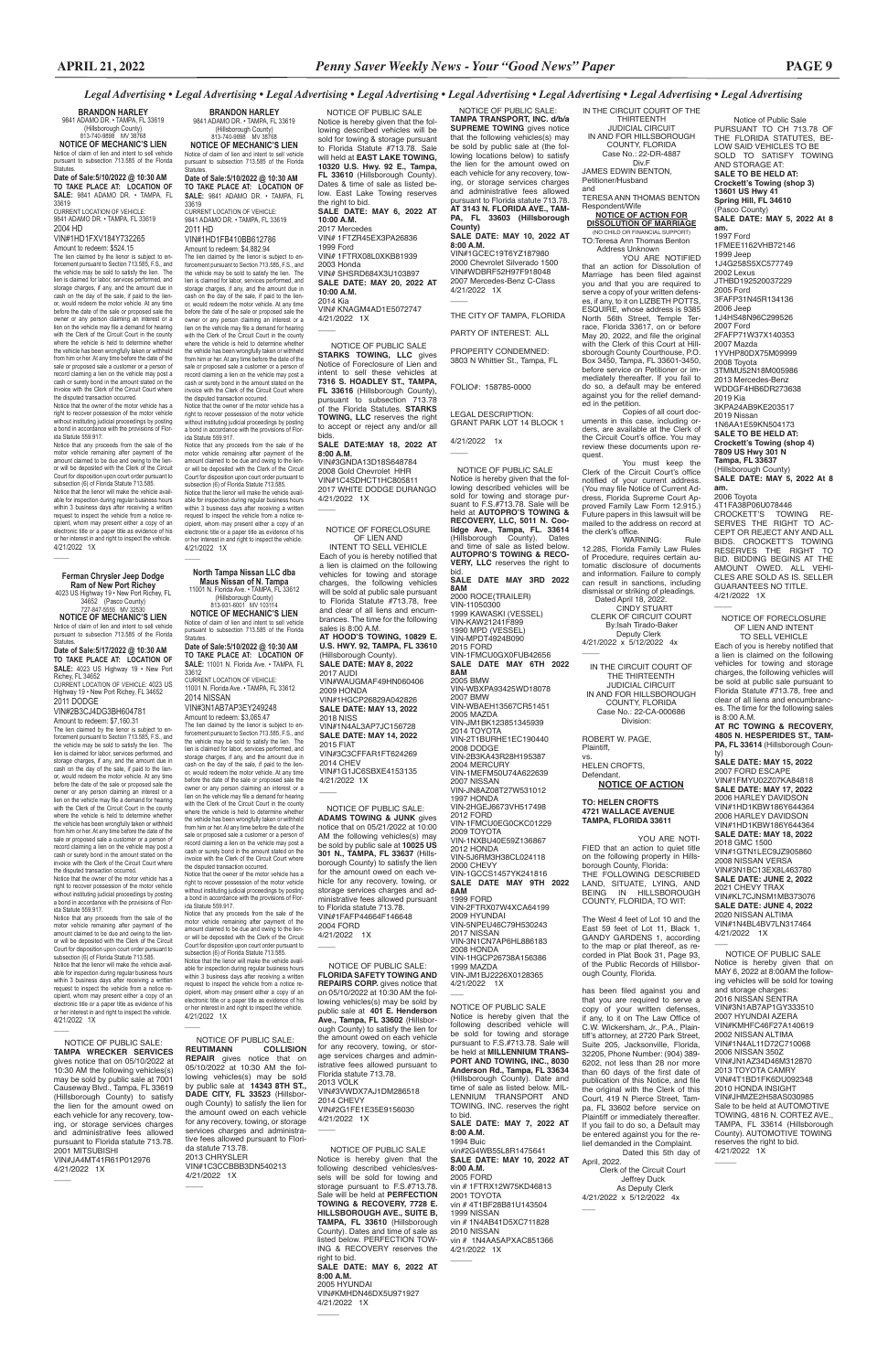NOTICE OF PUBLIC SALE: **E & S PAINT & BODY SHOP** gives notice that on **05/17/2022 at 09:00 AM** the following vehicles(s) may be sold by public sale at **5002 N 22ND STREET, TAMPA, FL 33610** (Hillsborough County) to satisfy the lien for the amount owed on each vehicle for any recovery, towing, or storage services charges and administrative fees allowed pursuant to Florida statute 713.78. VIN#1FAFP55U94A115491 2004 FORD VIN#2MEFM74W74X657843 2004 MERC VIN#JS1VT54AX62101079 2006 SUZUKI VIN#2GNFLFE51C6196798 2012 CHEV 4/21/2022 1X  $\overline{\phantom{a}}$ 

### *Legal Advertising • Legal Advertising • Legal Advertising • Legal Advertising • Legal Advertising • Legal Advertising • Legal Advertising • Legal Advertising*

 NOTICE OF PUBLIC SALE **Extra Space Storage** will hold a public auction to sell personal property described below belonging to those individuals listed below at the location indicated: **Extra Space Storage 7202 N. Florida Ave. Tampa, FL 33604 on 05/10/2022 at 9:30AM** China Gadsden - queen matt set and boxes and bags of clothes Khalif Morris - clothing **Extra Space Storage 17921 N. Dale Mabry Hwy. Lutz, FL 33548 on 05/11/2022 at 11:00AM** Veronica Harthorne - household items lawnmower, snow blower, washer dryer exerciser **Extra Space Storage 7014 Gunn Hwy., Tampa, FL 33625 on 05/10/2022 at 1:30PM** Myriam Baraybar - Furniture **Extra Space Storage 4105 W. Hillsborough Ave. Tampa, FL 33614 on 05/10/2022 at 12:30PM** Sheneika Kilpatrick - Clothes, shoes, books Joey Andrew Chasteen - Furniture, boxes. Jonae Oats - clothes, shoes Claudia Susana Rios-Godoy - Dining Set, 2 Bedroom sets, Boxes filled with clothes/shoes **Extra Space Storage 9343 E. Fowler Ave. Thonotosassa, FL 33592 on 05/11/2022 at 10:00AM** Taquisha Chisholm - love seat, microwave, chair, couch Alberto Reyes - Furniture - One Bedroom/Couch Alexander Oliver - Clothing & Semi truck supplies Lisa Raulerson - Household and personal items Nassar Al-Ali – 2015 Ford Mustang **Different County (Pasco) Extra Space Storage 6276 Land O Lakes Blvd., Land O Lakes, FL 34638 on 05/10/2022 at 10:30AM** Robert Jeremy Vargo - business items **Extra Space Storage 3118 U.S. Hwy. 19 Holiday, FL 34691 on 05/11/2022 at 10:30AM**  Glenn Fair - king bed dresser night stand dining table Terri Anne Eurbin - household items Gerald Deandre Clark - clothes boxes **Different County (Hernando) Extra Space Storage 15027 Cortez Blvd. Brooksville, FL 34613 on 05/10/2022 at 1:00PM** Hanah Jackson - boxes/furniture Elizabeth Marsh - household goods Alexis Alonge - household item Sherry Lohr - queen bed, table, boxes of clothes, **Extra Space Storage 7294 Broad St., Brooksville, FL 34601** 

NOTICE OF PUBLIC SALE is hereby given that **STEPP'S TOW-ING SERVICE, INC** will have a sealed bid towing and storage auction pursuant to subsection 713.78 of the Florida Statutes beginning at **9am on MAY 04, 2022 at 9602 E US Hwy 92, Tampa, FL 33610**  ( Hillsborough County), ending at close of business that day. Terms of sale are CASH, sales are AS IS, seller does not guarantee a title, ALL SALES ARE FINAL. STEPP'S TOWING SERVICE, INC. reserves the right to bid and accept or reject any/or all bids. 2000 Chevrolet Express Vin#1GCFG25W4Y1193337 2006 Scion TC VIN#JTKDE177160081703 2014 Hyundai Sonata VIN#5NPEB4AC6EH854775 2008 Mazda 3 VIN#JM1BK12FX81805228 2000 Buick LeSabre VIN#1G4HP54K7YU291586 2014 EL Dorado Bus VIN#5WEA55KN1E4756638 1999 Ford E-Series VIN#1FDWE37L9XHB32517 2015 Chevrolet Impala VIN#2G1125S32F9175442 2007 Mercury Milan VIN#3MEHM08Z37R658592 2006 Ford E-Series VIN#1FDXE45P56HA17119 2006 Chevrolet 3500 VIN#1GBJG312161262893 2005 Toyota Corolla VIN#1NXBR32E45Z428450 2003 GMC Envoy VIN#1GKDT13S432363362 2005 Nissan Maxima VIN#1N4BA41E15C846091 2014 Nissan Rogue VIN#5N1AT2MT4EC846483 2007 Chevrolet Avalanche VIN#3GNEC12087G129293 2008 Toyota Matrix VIN#2T1KR32E28C694457 2003 Buick LeSabre VIN#1G4HP52K03U153187 Homemade Trailer NOVIN 40 ft enclosed trailer NOVIN 1994 Chevrolet RV VIN#1GBKP37N8R3303194 2005 Peterbilt VIN#1XP5DB9X35D839645 4/21/2022 1X  $\overline{\phantom{a}}$ 

> **on 05/11/2022 at 1:30PM** Detrice Redding - Household, Clothing, Furniture

> The auction will be listed and advertised on **www.storagetreasures.com**. Purchases must be made with cash only and paid at the above referenced facility in order to complete the transaction. Extra Space Storage may refuse any bid and may rescind any purchase up until the winning bidder takes possession of the personal property.

4/21/2022 x 4/28/2022 2x

 $\overline{\phantom{a}}$ 

HILLSBOROUGH COUNTY NO-TICE OF PUBLIC SALE: Self-Storage Cube contents of the following customers containing household and other goods will be sold for cash by **CubeSmart/4310 W. Gandy Blvd., Tampa, FL 33611**, to satisfy a lien on **May 13th 2022 at approximately 1:00PM at www.storagetreasures.com**: Caribel Rios

Frank Belluccia Phillip L Maldonado Paul John

HILLSBOROUGH COUNTY NO-TICE OF PUBLIC SALE: Self-Storage Cube contents of the following customers containing household and other goods will be sold for cash by **CubeSmart/12902 US 301 S, Riverview, FL 33578**, to satisfy a lien on **May 13th 2022 at approximately 11:00AM at www.storagetreasures.com**:

Michael George Maneri Merry M Nelson 4/21/2022 x 4/28/2022 2x

 NOTICE OF PUBLIC SALE: **Beba & Nelson Tow Life** gives Notice of Foreclosure of Lien and intent to sell these vehicles on 05/12/2022 08:00 AM at 19007 US-41 , Lutz, FL 33549 pursuant to subsection 713.78 of the Florida Statutes. Beba & Nelson Tow Life reserves the right to accept or reject any and/or all bids. VIN#1C4NJPBA4ED749854 2014 JEEP PATRIOT SPORT 4/21/2022 1X

 $\overline{\phantom{a}}$ 

 $\overline{\phantom{a}}$ 

VIN#19UUA66246A022128 2013 Triumph VINSMTE06BF0DT588224 2009 Nissan Cube VIN#JN8AZ28R79T100850 2006 Honda Accord VIN#1HGCM56856A136432 2015 Nissan Sentra VIN#3N1AB7AP0FY283018 2018 Infiniti Q60 VIN#JN1EV7EK9JM340917 2016 Chevrolet Cruze VIN#1G1PE5SB4G7200840 4/21/2022 1X  $\overline{\phantom{a}}$ 

 PUBLIC AUCTION Public Notice is hereby given that **ADVANTAGE TRANSPORT**, will sell at PUBLIC AUCTION, free of all prior liens, the following vehicles(s)/vessel(s) that remain, unclaimed in storage, with charges unpaid, pursuant to Florida Statutes, Sec. 713.78, to the highest and best bidder, at **5106 W. IN-GRAHAM ST., TAMPA, FL 33616**  (Hillsborough County) on MAY 5, 2022 AT 8:00 A.M. 2003 MERCEDES E CLASS VIN#WDBUF70J83A293239 2004 TOYOTA MATRIX VIN#2T1KR32EX4C290624 1999 GMC JIMMY VIN#1GKDT13W3X2527466 Terms of the sale are CASH. No checks will be accepted. Seller reserves the right to final bid. ALL SALES ARE FINAL. No refunds will be made. Vehicle(s)/ vessel(s) are sold "AS IS", "WHERE IS", with no guarantees, either expressed or implied. 4/21/2022 1X  $\overline{\phantom{a}}$ 

NOTICE OF PUBLIC SALE is hereby given that **STEPP'S TOW-ING SERVICE, INC** will have a sealed bid towing and storage auction pursuant to subsection 713.78 of the Florida Statutes be-ginning **9am on MAY 04, 2022 at 9806 N Nebraska Ave, Tampa, FL 33612** ( Hillsborough County), ending at close of business that day. Terms of sale are CASH, sales are AS IS, seller does not guarantee a title, ALL SALES ARE FINAL. STEPP'S TOWING SER-VICE, INC. reserves the right to bid and accept or reject any/or all bids.

4/21/2022 1X  $\overline{\phantom{a}}$ 

2012 Toyota Camry VIN#4T4BF1FK5CR214745 2018 Chevrolet Malibu VIN#1G1ZD5ST0JF236400 2010 Nissan Sentra VIN#3N1AB6AP4AL630902 2013 Nissan Altima VIN#1N4AL3APXDC141306 2005 Honda Civic VIN#1HGEM21535L079378 2001 Chevrolet Silverado VIN#2GCEC19T511215489 1999 Beretta VIN#LY4YCNLM7H0A20561 2012 Toyota Camry VIN#4T1BF1FKXCU628923 2007 Pontiac G6 VIN#1G2ZF58B074180113 2020 Dodge Challenger VIN#2C3CDZBT6LH139423 2006 Honda Odyssey VIN#5FNRL38226B102609 Ancheer Bicycle NOVIN 2005 Ford Escape VIN#1FMYU02Z75KB05404 4/21/2022 1X

 $\overline{\phantom{a}}$ NOTICE OF LIEN SALE NOTICE OF PUBLIC SALE is hereby given that **STEPP'S TOW-ING SERVICE, INC** will have a sealed bid towing and storage auction pursuant to subsection 713.78 of the Florida Statutes beginning **9am on MAY 04, 2022 at 5711 SR 54, New Port Richey, FL 34652** (Pasco County), ending at close of business that day. Terms of sale are CASH, sales are AS IS, seller does not guarantee a title, ALL SALES ARE FINAL. STEPP'S TOWING SERVICE, INC. reserves the right to bid and accept or reject any/or all bids. 2006 Homemade dirt bike

 $\overline{\phantom{a}}$ 

NOVIN 2007 Kia Spectra VIN#KNAFE121475379408 2005 Dodge Caravan VIN#2D4GP44L05R182417 2008 Nissan Altima VIN#1N4BL21E88N524457 2013 Audi A6 VIN#WAUDFAFC5DN105565 2003 Ford Crown Victoria VIN#2FAFP71W83X169762 Triumph motorcycle Green VIN#SMT360DH6WJ063412 2008 Dodge Charger VIN#2B3KA43G08H196486 1996 Chevrolet 1500 VIN#1GCEC14W6TZ128132 2009 Hyundai Sonata VIN#5NPEU46FX9H425707 2012 Honda Fit VIN#JHMGE8H55CC007445 2008 Toyota Prius VIN#JTDKB20U987784229 2002 Volvo S60 VIN#YV1RS61R022097638 1990 Ford F250 VIN#1FTEF26Y5LNA24024 2017 Mercedes-Benz VIN#WDDUG8CBXHA314730 2007 GMC Acadia VIN#1GKEV13787J160853 1999 Dodge 1500 VIN#3B7HC13Y9XG188945 4/21/2022 1X

 $\overline{\phantom{a}}$ 

NOTICE OF PUBLIC SALE is hereby given that **STEPP'S TOW-ING SERVICE, INC** will have a sealed bid towing and storage auction pursuant to subsection 713.78 of the Florida Statutes beginning 9am on **MAY 04, 2022 at 11607 Ossie Murphy Rd, San Antonio, FL 33576** (Pasco County), ending at close of business that day. Terms of sale are CASH, sales are AS IS, seller does not guarantee a title, ALL SALES ARE FINAL. STEPP'S TOWING SER-VICE, INC. reserves the right to bid and accept or reject any/or all bids.

2020 Yamaha R1000 VIN#JYARN67Y9LA000337 2010 Volkswagen Golf VIN#WVWAA7AJ6AW095096 2002 Saturn S VIN#1G8ZK52752Z115890 2000 Chevrolet Impala Silver VIN#2G1WF55EXY9290722 4/21/2022 1X

 $\overline{\phantom{a}}$ 

NOTICE OF PUBLIC SALE is hereby given that **STEPP'S TOW-ING SERVICE, INC** will have a sealed bid towing and storage auction pursuant to subsection 713.78 of the Florida Statutes beginning 9am on **MAY 04, 2022 at 4214 W Cayuga St, Tampa, FL 33614** (Hillsborough County), ending at close of business that<br>day. Terms of sale are CASH, Terms of sale are CASH, sales are AS IS, seller does not guarantee a title, ALL SALES ARE FINAL. STEPP'S TOWING SERVICE, INC. reserves the right to bid and accept or reject any/or all bids. 2006 Acura TL

 NOTICE OF PUBLIC SALE: SUNSHINE STATE GARAGE

4/21/2022 1X  $\overline{\phantom{a}}$ 

 $\overline{\phantom{a}}$ 

NOTICE OF PUBLIC SALE is hereby given that **STEPP'S TOW-ING SERVICE, INC** will have a sealed bid towing and storage auction pursuant to subsection 713.78 of the Florida Statutes beginning 9am on MAY 04, 2022 at **4325 Gall Blvd, Zephyrhills, FL 33542** (Pasco County), ending at close of business that day. Terms of sale are CASH, sales are AS IS, seller does not guarantee a title, ALL SALES ARE FINAL. STEPP'S TOWING SERVICE, INC. reserves the right to bid and accept or reject any/or all bids. 2002 Ford Escape VIN#1FMYU01132KA16663 1980 Mazda VIN#SA22C569660 1996 Chevrolet RV VIN#1GBKP37N2T3306678 2009 Dodge Journey VIN#3D4GG57V99T138678 2002 Acura TL VIN#19UUA56802A042563 4/21/2022 1X

 $\overline{\phantom{a}}$ 

 NOTICE OF PUBLIC SALE: **PORT TAMPA AUTO BODY** gives Notice of Foreclosure of Lien and intent to sell these vehicles on MAY 5, 2022 AT 08:00 am at 7219 South O'Brien Street, Tampa, FL 33616-1923 (Hillsborough County), pursuant to subsection 713.78

of the Florida Statutes. PORT TAMPA AUTO BODY reserves the right to accept or reject any and/ or all bids. 2013 CHEVROLET CRUZE

VIN#1G1PA5SH4D7307317 2010 MAZDA MAZDA 6 VIN#1YVHZ8CB1A5M46354 4/21/2022 1 X

 $\overline{\phantom{a}}$ 

NOTICE OF SALE Each of you are hereby notified a lien is claimed on the following vehicles for towing and storage charges due and unpaid per Florida Statute #713.78. The vehicle(s) will be sold free and clear of all prior liens in accordance with the provisions of Florida Statute #713.78 on the following dates at 10:00 A.M. Sale will be held at **ROSARIO'S AUTOMOTIVE SER-VICES, INC., 9206 N. 16TH ST., TAMPA, FL. 33612** (Hillsborough County). Note: ROSARIO'S AU-TOMOTIVE SERVICES, INC. reserves the right to bid. **SALE DATE: MAY 9, 2022** #22-67 2013 FORD VIN#1FADP3F28DL244125 #22-70 2019 HYUNDAI VIN#5NPD84LF9KH418399 #22-68 2006 FORD VIN#1FTSX21P86EB88581 #22-73 2018 HYUNDAI VIN#KMHGN4JE0JU231911 **SALE DATE: MAY 10, 2022** #22-74 2008 SUZUKI VIN#KL5JD56ZX8K743282 #22-75 2001 OLDS VIN#1G3NF52E31C156141

NOTICE OF SALE Each of you are hereby notified a lien is claimed on the following vehicles for towing and storage charges due and unpaid per Florida Statute #713.78. The vehicle(s) will be sold free and clear of all prior liens in accordance with the provisions of Florida Statute #713.78 on the following dates at 10:00 A.M. Sale will be held at **ROSARIO'S AUTOMOTIVE SERVICES, INC., 9206 N. 16TH ST., TAMPA, FL. 33612** (Hillsborough County). Note: ROSARIO'S AUTOMOTIVE SERVICES, INC. reserves the right to bid. **SALE DATE: MAY 9, 2022** #22-68 2006 FORD VIN#1FTSX21P86EB88581 **SALE DATE:MAY 13, 2022** #22-76 2019 HONDA VIN#1QYEC2F87KE022520 **SALE DATE:MAY 16, 2022** #22-77 2006 VOLK VIN#3VWPF71K36M817956 #22-79 2006 DODGE VIN#1B3EL46X46N208453 #22-82 2003 HONDA VIN#5J6YH18543L014028 **SALE DATE: MAY 18, 2022** #22-85 2019 LNDR VIN#SALYL2EX6KA210121 4/21/2022 1X

NOTICE IS HEREBY GIVEN that the undersigned intends to sell the personal property described below to enforce a lien imposed on said property under The Florida Self Storage Facility Act Statutes (Section 83.801- 83.809).

The property con-tained in the storage unit at **Discount Mini Storage of Tampa, 6500 N. 56th St. Tampa, FL 33610** (Hillsborough County) will be sold or otherwise disposed of at **STORAGETREASURES.COM on May 10, 2022 at 11:00AM** or thereafter: **DISCOUNT MINI STORAGE, 6500 N. 56TH ST., TAMPA, FL. 33610** (Hillsborough County)<br>Unit# Name Contents Unit# Name Contents A102 William J Kemp HHG, furn, boxes, tools, sporting goods,

trunks A184 Luis Ortega HHG, furn, boxes A195 Katrina Middleton Boxes<br>B157 Caeisha Long HHG. B157 Caeisha Long furn, boxes, totes, bags, pictures HHG, furn C191 Eddie B Brown HHG, furn, boxes Purchases must be paid for at the time of purchase in CASH ONLY plus \$100 deposit. All purchased items are sold as is, where is, and must be removed within 72 hours of sale. Sale is subject to cancellation in the event of settlement between owner and obligated party. You must present Identification. 04/21/2022 x 04/28/2022 2x

Notice of Sale PURSUANT TO CH 713.78 OF THE FLORIDA STATUTES, BE-LOW SAID VEHICLES TO BE SOLD TO SATISFY TOWING AND STORAGE: **SALE TO BE HELD AT: Larsen's Towing and Automotive**

**4608 N Lois Ave Tampa, FL 33614** (Hillsborough County) **SALE DATE: 5/3/2022 At 9 am**. 1999 Toyota 1NXBR12E2XZ226892 2007 Nissan 1N4AL21EX7C159169 2013 Toyota 4T1BK1FKXDU022051 2015 Infiniti JN1BV7APXFM343501 2000 Buick 2G4WY55J6Y1148358 2003 Mercury 2MEFM75W73X643857 2004 Ford 1FTRX12W14NB84688 LARSEN'S TOWING AND AU-TOMOTIVE RESERVES THE RIGHT TO ACCEPT OR REJECT ANY AND ALL BIDS. LARSEN'S TOWING AND AUTOMOTIVE RESERVES THE RIGHT TO BID. BIDDING BEGINS AT THE AMOUNT OWED. ALL VEHI-CLES ARE SOLD AS IS. SELLER GUARANTEES NO TITLE.

4/21/2022 1X

 $\overline{\phantom{a}}$ 

### Notice of Sale PURSUANT TO CH 713.78 OF THE FLORIDA STATUTES, BE-LOW SAID VEHICLES TO BE SOLD TO SATISFY TOWING AND STORAGE: **SALE TO BE HELD AT: Riteway Towing 5706 E Broadway Ave Tampa, FL 33619** (Hillsborough County) **SALE DATE: 5/3/2022 At 9 am**. 1996 Mitsubishi JA3AA11A4TU029379 RITEWAY TOWING RESERVES THE RIGHT TO ACCEPT OR RE-JECT ANY AND ALL BIDS. RITE-WAY TOWING RESERVES THE RIGHT TO BID. BIDDING BE-GINS AT THE AMOUNT OWED. ALL VEHICLES ARE SOLD AS IS. SELLER GUARANTEES NO TITLE. 4/21/2022 1X

 $\overline{\phantom{a}}$ 

Notice of Sale PURSUANT TO CH 713.78 OF THE FLORIDA STATUTES, BE-LOW SAID VEHICLES TO BE SOLD TO SATISFY TOWING AND STORAGE: **SALE TO BE HELD AT: Professional Towing 3304 E 7th Ave Tampa, FL 33605** (Hillsborough County) **SALE DATE: 5/3/2022 At 9 am**. 1997 Ford 1FTDF1725VNC11217 1998 Kenworth 1XKTDR9X3WJ764695 1998 HARD 1H9ACD624W4127291 PROFESSIONAL TOWING RE-SERVES THE RIGHT TO AC-CEPT OR REJECT ANY AND ALL BIDS. PROFESSIONAL TOW-ING RESERVES THE RIGHT TO BID. BIDDING BEGINS AT THE AMOUNT OWED. ALL VEHI-CLES ARE SOLD AS IS. SELLER GUARANTEES NO TITLE. 4/21/2022 1X

> NOTICE OF PUBLIC SALE: **TOMMY'S TOWING AND RE-COVERY INC.** gives notice that on 05/14/2022 at 08:00 AM the following vehicles(s) may be sold by public sale at **TOMMYS TOW-**

 NOTICE OF PUBLIC SALE: **ASCENSION AUTO SERVICE**  gives notice that the following vehicles(s) may be sold by public sale at 4108 W. CAYUGA ST., TAMPA, FL 33614 (Hillsborough County) to satisfy the lien for the amount owed on each vehicle for any recovery, towing, or storage services charges and administrative fees allowed pursuant to Florida statute 713.78. **SALE DATE:MAY 8, 2022 AT** 

**10:00 A.M.** VIN#19UYA3141WL010516 1998 ACUR VIN#1N6AD07U77C438876 2007 NISS

4/21/2022 1X

 $\overline{\phantom{a}}$ 

 $\overline{\phantom{a}}$ 

**ING AND RECOVERY INC 7808 N NEBRASKA AVE., TAMPA FL** 33604 (Hillsborough County) to satisfy the lien for the amount owed on each vehicle for any recovery, towing, or storage services charges and e2administrative fees allowed pursuant to Florida statute 713.78. VIN#JYARJ18E4AA005767 2010 YAMAHA 4/21/2022 1X 2008 FORD FUSION VIN#3FAHP011X8R151256 2018 MITSUBISHI MIRAGE G4 VIN#ML32F3FJ6JHF01069 2005 DODGE RAM 1500 VIN#1D7HA18D95S259410

 $\overline{\phantom{a}}$ 

 $\overline{\phantom{a}}$ 

 NOTICE OF PUBLIC SALE: **DTS TOWING AND RECOVERY**  gives Notice of Foreclosure of gives the intent to sell these vehicles at **1901 W. ST. JOSEPH ST., TAMPA, FL 33607** (Hillsborough County), pursuant to subsection 713.78 of the Florida Statutes. **DTS TOWING AND RECOVERY** reserves the right to accept or reject any and/or all bids. **SALE DATE: MAY 6, 2022 AT 8:00 A.M.**

VIN: 1J4GW48S13C589941 Year: 2003 Make: Jeep Model: Grand Cherokee VIN: 1G3WH52H6YF193797 Year: 2000 Make: Oldsmobile Model: Intrigue 4/21/2022 1X

> NOTICE OF PUBLIC SALE **ROCKY'S AUTO SALES & SER-VICES, INC.** gives Notice of Foreclosure of Lien and intent to sell these Vehicles at **11888 S. HWY. 41, LOT 107, GIBSONTON, FL 33534** (Hillsborough County), pursuant to subsection 713.78 of the Florida Statutes. **ROCKY'S AUTO SALES & SERVICES, INC.** Reserves the right to accept or reject any and/or all bids. **SALE DATE: MAY 17, 2022 AT 10:00 A.M.** 2016 Wilson Trailer Silver Vin#4WW5482A4G6624761 4/21/2022 1X  $\overline{\phantom{a}}$  NOTICE OF PUBLIC SALE: **BEST AUTO AND TRUCK SAL-VAGE** gives Notice of Foreclosure of Lien and intent to sell these ve-hicles at **15146 14TH ST., DADE CITY, FL 33523** (Pasco County), pursuant to subsection 713.78 of the Florida Statutes. BEST AUTO AND TRUCK SALVAGE reserves the right to accept or reject any and/or all bids.

**LLC** gives Notice of Foreclosure of Lien and intent to sell these vehicles at **407 N. 22ND ST., TAMPA, FL 33605** (Hillsborough County), pursuant to subsection 713.78 of the Florida Statutes. **SUNSHINE STATE GARAGE, LLC** reserves the right to accept or reject any and/or all bids. **SALE DATE:APRIL 25, 2022 AT** 

### **8:00 A.M.**

2007 HONDA FIT VIN#JHMGD38627S044379 **SALE DATE: APRIL 26, 2022 AT 8:00 A.M.**

### 2011 CHEVROLET CRUZE VIN#1G1PG5S90B7155573 **SALE DATE: APRIL 22, 2022 AT 8:00 A.M.** 2022 GENESIS G80 VIN#KMTGB4SC5NU112768 **SALE DATE: MAY 2, 2022 AT 8:00 A.M.** 2003 HONDA PILOT VIN#2HKYF18593H572280

**SALE DATE: MAY 22, 2022 AT 10:00 A.M.** 2018 Mercedes c class white vin- 55SWF4JB2JU274141

4/21/2022 1X

 $\overline{\phantom{a}}$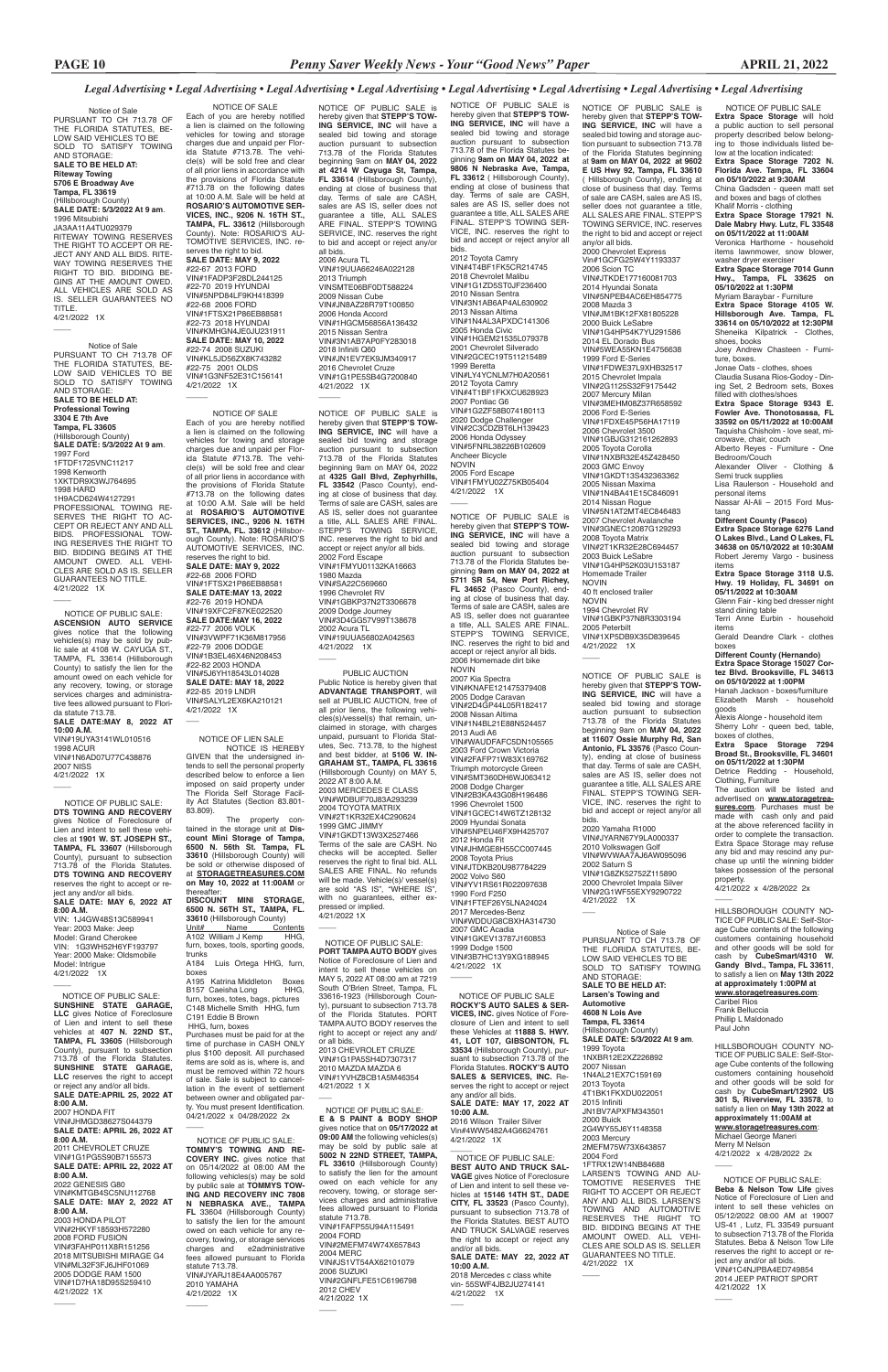### *Legal Advertising • Legal Advertising • Legal Advertising • Legal Advertising • Legal Advertising • Legal Advertising • Legal Advertising • Legal Advertising*

 NOTICE OF PUBLIC SALE Sale will be held on **05/18/22** In order to satisfy a Contractual Landlord's Lien, under the provisions of the Florida Self-Storage Act, public notice is hereby given that the following described property located at **A-AAA Key Mini Storage, 1500 East Busch Blvd., Tampa Florida, 33612**, will be sold at public auction to the highest bidder for **CASH ONLY at www.storageauctions.com On WEDNESDAYTHE 18TH DAY OF MAY 2022 at 10:30AM**.

270-John Pelletier-Boxes, Lawn<br>Chair, Rack, Christmas stuff, Chair, Rack, Christmas Totes, Boxes, Suit case, Bird cage, Furniture

083-Justina Goodwyn- Weight bench, weights, chair, cooler, boxes, totes, suit case, rack, game. 087-William Brown-Totes, Cabinets, TV, Bags, Chair, Suit case, Ladder, Boxes, Rack, Gas can 171-Kiauna Jackson-Bike, Pictures, Shelf, Refrigerator, Chair, Totes, Matts, Furniture, Boxes,

191-Wilna Benoit-Pots & Pans, Toys, Microwave, Clothes, Bedding, Bags

218-Kirk Warren-Wooden Furniture, Dolley, Totes, Boxes, Pots & Pans, Clothes, Bags, Toys

405-Mohammad Bhadelia-Furniture, Glass table, Totes, Mop bucket, Vacuum, Cooler, Pictures, Haul master

425-Kenneth L. Porter-Furniture, Mattress, Boxes, Chairs, Box spring, Rack Totes, Table, Bags, Clothes

620-James Harris-Wooden table, Metal futon, leather Chair, Foot rest, Mattress 4/21/2022 x 4/28/2022 2x

08 NISSAN ALTIM 1N4AL24E38C254847 2015 WASTE CONNECTIONS 8 YARD DUMP 0 2015 WASTE CONNECTIONS 8 YARD DUMP 0 2015 WASTE CONNECTIONS 8 YARD DUMP 0 2019 VOLKSWAGEN JETTA VIN#3VWC57BU2KM165018 1991 TOYOTA COROLLA VIN#JT2AE91A5M3460267 2009 CADILLAC ESCALADE VIN#1GYFC26269R129143 1999 TOYOTA CAMRY SOLARA VIN#2T1CF22P6XC226481 **SALE DATE: JUNE 1, 2022 AT 8:00 A.M.** 2020 CHEVROLET MALIBU VIN#1G1ZD5ST2LF051588 4/21/2022 1X

 $\overline{\phantom{a}}$ 

 NOTICE OF PUBLIC SALE: **TARGET R/T** gives Notice of Fore-

 $\overline{\phantom{a}}$ 

closure of Lien and intent to sell these vehicles at **3745 N. FLOR-IDA AVE., TAMPA, FL 33603**  (Hillsborough County), pursuant to subsection 713.78 of the Florida Statutes. **TARGET R/T** reserves the right to accept or reject any and/or all bids. **SALE DATE: MAY 9, 2022 AT 8:00 A.M.** 2010 FORD F150 VIN#1FTEX1CW8AFD01881 2007 SATURN ION VIN#1G8AJ55F07Z110591 2008 HYUNDAI SONATA VIN#5NPET46C98H355317 2010 DODGE RAM 2500 VIN#3D7UT2HL8AG134521 2003 NISSAN MURANO VIN#JN8AZ08T63W106337 2006 SCION XB VIN#JTLKT334064071950 2018 FORD ESCAPE VIN#1FMCU9GD4JUB80815 2015 JEEP GRAND CHEROKEE VIN#1C4RJEAGXFC816136 2014 CHEVROLET CAMARO VIN#2G1FA1E38E9130159 2013 JEEP GRAND CHEROKEE VIN#1C4RJFCT2DC570745 2011 LINCOLN MKX VIN#2LMDJ6JK5BBJ24686 **SALE DATE: MAY 16, 2022 AT 8:00 A.M.** 2014 VOLKSWAGEN PASSAT VIN#1VWBH7A3XEC016017 2012 CHRYSLER 200 VIN#1C3CCBAB9CN330697 2003 HONDA CIVIC VIN#2HGES16563H546280 2003 NISSAN XTERRA VIN#5N1ED28T33C638715 2005 TRANS AM TRAILER VIN#5V8VA5326KM905008 2003 HONDA ACCORD VIN#3HGCM56333G708616 2008 BMW X3 VIN#WBXPC93418WJ21835 2006 LINCOLN NAVIGATOR VIN#5LMFU27556LJ07895

NOTICE OF PUBLIC SALE Notice is hereby given that the following described vehicles will be sold for towing and storage pursuant to F.S.#713.78. Sale will be held at **SUNSTATE WRECK-ER SERVICE**. Dates, location and time of sale as listed below. **Sunstate Wrecker Service** reserves the right to bid. **AT 3800 N. FLORIDA AVE., TAMPA, FL 33603 (Hillsborough County): SALE DATE: MAY 3, 2022 AT 8:00 A.M.** 1999 DODGE MOTOR HOME VIN#F34BF4V011631 **SALE DATE: MAY 9, 2022 AT 8:00 A.M.** 2007 CHRYSLER PT CRUISER VIN#3A4FY58B47T535183 **SALE DATE: MAY 13, 2022 AT 8:00 A.M.** 2010 FORD FUSION VIN#3FAHP0JA5AR150280 2010 GMC SIERRA 1500 VIN#1GTSCUEA2AZ148754 2011 MERCEDES E CLASS VIN#WDDHF5GB7BA414885 **SALE DATE: MAY 25, 2022 AT 8:00 A.M.** 2020 TOYOTA CAMRY VIN#4T1G11AK2LU870987 4/21/2022 1X  $\overline{\phantom{a}}$ 

 NOTICE OF PUBLIC SALE: **SUNSHINE STATE GARAGE, LLC** gives Notice of Foreclosure of Lien and intent to sell these vehicles at **407 N. 22ND ST., TAMPA, FL 33605** (Hillsborough County), pursuant to subsection 713.78 of the Florida Statutes. **SUNSHINE STATE GARAGE, LLC** reserves the right to accept or reject any and/or all bids. **SALE DATE: MAY 9, 2022 AT 8:00 A.M.** 2018 TOYOTA COROLLA

Notice is hereby given that the undersigned intends to sell the personal property described below to enforce a lien imposed on the said property under The Florida Self Storage Facility Act Statutes (section 83.801-83.809). The undersigned will sell at public sale by competitive bidding on **Tuesday, the 10th day of May 2022, scheduled to begin at 1:15 P.M.** on the premises where said property has been stored and which is located at **North Trinity Self Storage, 4134 Little Rd., City of Trinity, County of Pasco, State of Florida, 34655** the Following: Legal Name Unit Number De-

VIN#5YFBURHE4JP763101 2015 HYUNDAI GENESIS VIN#KMHGN4JE4FU047188 2010 CHRYSLER SEBRING VIN#1C3CC5FB9AN166990 2010 NISSAN MAXIMA VIN#1N4AA5AP4AC875226 2006 FORD E350 VANS VIN#1FTSE34L76HA66149 2019 BMW X3 VIN#5UXTR9C59KLD96446 **SALE DATE:MAY 16, 2022 AT 8:00 A.M.** 2015 SUBARU BRZ VIN#JF1ZCAC16F9604039 2019 MERCEDES CLA VIN#WDDSJ4EB3KN776383 2016 MERCEDES C-CLASS VIN#55SWF4KB4GU166482 2007 DODGE CHARGER VIN#2B3KA43G67H745588 2017 CHEVROLET CRUZE VIN#1G1BE5SM6H7182550 1995 FORD EXPLORER VIN#1FMDU32X0SUB14752 2012 INFINITI G37 VIN#JN1CV6AP4CM933932 2014 NISSAN SENTRA VIN#3N1AB7AP8EL644362 **SALE DATE: MAY 18, 2022 AT 8:00 A.M.** 2021 CHEVROLET EQUINOX VIN#2GNAXJEV0M6161379 **SALE DATE: JUNE 1, 2022 AT** 

scription of Goods Rainbow Young 3068 HHG<br>Missy Goldberg 2025 HHG Missy Goldberg 2025 HHG<br>Heather Didonato 0112 HHG Heather Didonato 0112 HHG<br>Rickie Schelfo 2003 HHG Rickie Schelfo 2003 HHG<br>Rickie Schelfo 1011 HHG Rickie Schelfo 1011 HHG<br>Rickie Schelfo 3020 HHG Rickie Schelfo 3020 HHG<br>Timothy F Shea P.A. 2176 HHG Timothy F Shea P.A. 2176 HHG<br>Stephanie Kenneth 2181 HHG Stephanie Kenneth 2181 Purchases must be paid for at the time of sale in cash only. All purchased items sold as is and must be removed at the time of the sale. Sale is subject to cancellation in the event of settlement between owner and the obligated party. Should it be impossible to dispose of these goods on day of sale, the sale will be continued on such seceding sale days thereafter as may be necessary to complete the sale.

**8:00 A.M.** 2020 MERCEDES C-CLASS VIN#WDDWF8DB7LR530930 4/21/2022 1X

 $\overline{\phantom{a}}$ 

 NOTICE OF PUBLIC SALE: **FREDDIE'S BODY SHOP & WRECKER SERVICE** gives Notice of Foreclosure of Lien and intent to sell these vehicles at 8815 N. MULBERRY STREET, TAMPA FL 33604 (Hillsborough County), pursuant to subsection 713.78 of the Florida Statutes. **FREDDIE'S BODY SHOP & WRECKER SER-VICE** reserves the right to accept or reject any and/or all bids. **SALE DATE: MAY 9, 2022 AT 8:00 A.M.** 2008 LEXUS ES 350 VIN#JTHBJ46GX82257022 2016 DODGE JOURNEY VIN#3C4PDCGB8GT199744

2000 NISSAN MAXIMA VIN#JN1CA31DXYT757675 2016 HYUNDAI TUCSON VIN#KM8J33A22GU251310 2019 JEEP COMPASS VIN#3C4NJCBB3KT637103 **SALE DATE: MAY 16, 2022 AT 8:00 A.M.**

2005 HONDA CBR600F4I VIN#JH2PC35075M602210 2006 TOYOTA HIGHLANDER VIN#JTEDP21A260121469 2007 CHEVROLET COBALT VIN#1G1AM18B877352516 2014 CHEVROLET SILVERADO VIN#1GCRCREC1EZ416454 2009 VOLKSWAGEN JETTA VIN#3VWJZ71K89M175249 2019 HYUNDAI VIN#KM8J33AL1KU063668 4/21/2022 1X

 $\overline{\phantom{a}}$ 

**10:00 A.M.** 2008 CHEVROLET VIN#2G1WB58K281341769 4/7/2022 1X  $\overline{\phantom{a}}$ 

NOTICE OF PUBLIC SALE

To satisfy owners lien for rent due in accordance with Florida Statutes, "The Self Storage Facility Act" (sections 83.801-83.809), contents of the leased storage units as well as leased outside storage spaces (individuals identified below) including all personal property consisting of miscellaneous household items, furniture, clothing, boxes, motor vehicles, boats, trailers and other items, will be sold at Public Auction to the highest bidder (or otherwise disposed of) at the following location and time.

**SOUTH DALE MABRY SELF STORAGE, 4307 S. DALE MABRY HWY., TAMPA, FL 33611** (Hillsborough County) **SALE DATE: MAY 6, 2022 AT** 

**11:00 A.M.** Tenant Name Unit# Roberta Nelson 2027 Roberta Nelson 3188<br>Shawn Klar 4110 Shawn Klar David Sean Hickey 7038 All units are sold "as-is", and must be paid for in CASH immediately following the Auction. All units advertised may not be available at the time of Auction in the event of Settlement between Owner and obligated party. 4/21/2022 x 4/28/2022 2x

NOTICE OF SALE

 $\overline{\phantom{a}}$ 

The action is asking the court to decide how the following real or personal property<br>should be divided: N/A he divide Copies of all court documents in this case, including or-ders, are available at the Clerk of the Circuit Court's office. You may review these documents upon request. You must keep the Clerk of the Circuit Court's office notified of your current address. (You may file Notice of Current Address, Florida Supreme Court Approved Family Law Form 12.915.) Future papers in this lawsuit will be mailed to the address on record at the clerk's office.<br>WARNING: WARNING: Rule 12.285, Florida Family Law Rules of Procedure, requires certain automatic disclosure of documents and information. Failure to comply can result in sanctions, including dismissal or striking of pleadings. Dated April 14, 2022. CINDY STUART CLERK OF CIRCUIT COURT<br>By:Erma Yerdon By:Erma Yerdon<br>Deputy Clerk<br>4/21/2022 x 5/12/2022 4x  $\overline{\phantom{a}}$ 

 Dated this 21st day of April 2022 and the 28th day of April 2022. 4/21/2022 x 4/28/2022 2x

 NOTICE OF PUBLIC SALE. Notice is hereby given that the following vehicles will be sold at public auction pursuant to F.S.. 713.78 on the sale dates at the locations below at 9:00 a.m. to satisfy towing and storage charges. 2005 CADI 1GYEK63N85R127859 2004 BMW 5UXFA13534LU45422 Sale Date:05/16/2022 **Location: FLORIDA TOW LLC 2741 BUCKHORN PRESERVE BLVD., VALRICO, FL 33596** *(Hillsborough County)* Lienors reserve the right to bid. 4/21/2022 1X  $\overline{\phantom{a}}$ 

 $\overline{\phantom{a}}$ 

 **ATLANTIC AUTOMOTIVE 824 E. Fletcher Ave., Tampa, FL 33612 (Hillsborough County) (813) 477-4712 MV 21072** 

 **NOTICE OF MECHANIC'S LIEN** Notice of claim of lien and intent to sell vehicle pursuant to subsection 713.585 of the Florida Statutes. **Date of Sale: 5/9/2022 @ 10:00 AM** 

### **DATE: MAY 8:00 A.M.**

TO TAKE PLACE AT: LOCATION OF SALE 824 E. FLETCHER Ave., TAMPA, FL 33612 CURRENT LOCATION OF VE-HICLE: 824 E. FLETCHER Ave., TAMPA, FL 33612 2013 CHEVROLET VIN#1G1PC5SB5D7203764 Amount to redeem: \$530.00 The lien claimed by the lienor is subject to enforcement pursuant to Sec-tion 713.585, F.S., and the vehicle may be sold to satisfy the lien. The lien is claimed for labor, services performed, and storage charges, if any, and the amount due in cash on the day of the sale, if paid to the lienor, would redeem the motor vehicle. At any time before the date of the sale or proposed sale the owner or any person claiming an interest or a lien on the vehicle may file a demand for hearing with the Clerk of the Circuit Court in the county where the vehicle is held to determine whether the vehicle has been wrongfully taken or withheld from him or her. At any time before the date of the sale or proposed sale a customer or a person of record claiming a lien on the vehicle may post a cash or surety bond in the amount stated on the invoice with the

> $\overline{\phantom{a}}$ NOTICE OF PUBLIC SALE is hereby given that **STEPP'S TOW-ING SERVICE, INC** will have a sealed bid towing and storage auction pursuant to subsection 713.78 of the Florida Statutes beginning **9am on MAY 04, 2022 at 6133 Cliff Ave, Gibsonton, FL 33534** ( Hillsborough County), ending at close of business that day. Terms of sale are CASH, sales are AS IS, seller does not guarantee a title, ALL SALES ARE FINAL. STEPP'S TOWING SERVICE, INC. reserves the right to bid and accept or reject any/or all bids.

Clerk of the Circuit Court where the disputed transaction occurred. Notice that the owner of the motor vehicle has a right to recover possession of the motor vehicle without instituting judicial proceedings by posting a bond in accordance with provisions of Florida Statute 559.917.

> 4/21/2022 1X  $\overline{\phantom{a}}$

Notice that any proceeds from the sale of the motor vehicle remaining after payment of the amount claimed to be due and owing to the lienor will be deposited with the Clerk of the Circuit Court for disposition upon court order pursuant to subsection (6) of Florida Statute 713.585.

Notice that the lienor will make the vehicle available for inspection during regular business hours within 3 business days after receiving a written request to inspect the vehicle from a notice recipient, whom may present either a copy of an electronic title or a paper title as evidence of his or her interest in and right to inspect the vehicle. 4/21/2022 1X

 $\overline{\phantom{a}}$ 

 NOTICE OF PUBLIC SALE Notice is hereby given that the following described vehicles will be sold for towing and storage pursuant to F.S.#713.78. Sale will be held at **STAR AUTO COLLISION CENTER, 6705 N. 24th St., Tampa, FL 33610** (Hillsborough County) Dates time of sale as listed below. **STAR AUTO COLLISION CENTER** reserves the right to bid. **SALE DATE: APRIL 24, 2022 AT 10:00 A.M.** 2008 HYUNDAI VIN#KMHDU46D98U387784 **SALE DATE: APRIL 30, 2022 AT** 

IN THE CIRCUIT COURT OF THE THIRTEENTH JUDICIAL CIRCUIT OF THE STATE OF FLORIDA, IN AND FOR HILLSBOROUGH COUNTY GENERAL CIVIL LAW DIVISION Case No.: 21-CA-9873 Division:CE IN RE: THE FORFEITURE OF TWO THOUSAND SIX HUNDRED NINETY-SEVEN DOLLARS AND 00/100 (\$2,697.00) U.S. CURRENCY SEIZED BY HILLSBOROUGH COUNTY SHERIFF'S OFFICE **CLAIMANT: REGINALD A. JOHNSON NOTICE OF FORFEITURE PROCEEDINGS TO:REGINALD A. JOHNSON, 3717 N. 56TH Street, Apt. A Tampa, Florida 33619** and all persons who claim an inter-

est in:TWO THOUSAND SIX HUNDRED NINETY-SEVEN DOLLARS AND 00/100 (\$2,697.00) U.S. CURRENCY; seized on or about November 12, 2021, in Hillsborough County, Florida.

*YOU WILL PLEASE TAKE NOTICE* said property is in the custody of the Hillsborough County Sheriff's Office. Any Claimant desiring to contest the forfeiture of the above-described property shall serve upon the below-signed attorney any responsive pleadings and affirmative defenses within twenty (20) days after receipt of the Complaint for Forfeiture and Order Finding Probable Cause, pursuant to §932.704 (5) (c),Fla. Stat.

**GOVERN** YOURSELVES ACCORDINGLY this 5th day of April, 2022. CHAD CHRONISTER, as Sheriff of Hillsborough County JILL R. HAMEL, ESQ., Attorney for Hillsborough County Sheriff's Office 2008 East 8th Avenue Post Office Box 3371 Tampa, Florida 33601 (813) 247-0975 Florida Bar No. 583464 jhamel@teamHCSO.com 4/21/2022 x 4/28/2022 2x  $\overline{\phantom{a}}$ 

> NOTICE OF PUBLIC SALE Notice is hereby given that **Terrace Storage LLC. located at 5311 E. Busch Blvd., Temple Terrace, FL. 33617**, will sell the contents of the storage units listed below at a public auction to satisfy a lien placed on the contents (pursuant to Chapter 83 of the Florida Statutes) The sale will take place at the website storagetreasures. com The auction(s) for Terrace Storage Center will be held online at storagetreasures.com on behalf of the facility's management on **05-09-2022 at 11:00AM**. Units may be available for viewing prior to the sale on **storagetreasures. com**. Contents will be sold for cash only to the highest bidder. A 10% buyer's premium will be charged as well as a \$50 cleaning deposit per unit. All sales are final. Seller reserves the right to withdraw the property at any time before the sale or to refuse any bids. The property to be sold is described as "general household items" unless otherwise noted. (Unit # – Name – Description): #G168-Phillip Wilkes, #G168 Phillp Wilkes, #G247-Kevin Spence, #G305-Quardaryl Jones, #G386-Tina Pope-Furniture & Clothes, #L153-Tianna Stokes-Clothing, M299-Michael Telfair-Motorized Scooter 4/21/2022 x 4/28/2022 2x

 $\overline{\phantom{a}}$ 

IN THE CIRCUIT COURT OF THE THIRTEENTH JUDICIAL CIRCUIT IN AND FOR HILLSBOROUGH COUNTY, FLORIDA Case No.: 22-DR-4979 Div.C-P

ANGEL LUIS MARTINEZ, JR., Petitioner and

WANDA IVETTE MARTINEZ, Respondent **NOTICE OF ACTION FOR**

**DISSOLUTION OF MARRIAGE** (NO CHILD OR FINANCIAL SUPPORT) TO:WANDA IVETTE MARTINEZ

 Address Unknown YOU ARE NOTIFIED that an action for Dissolution of Marriage has been filed against you and that you are required to serve a copy of your written defenses, if any, to it on ANGEL LUIS MARTINEZ, JR., whose address is 2511 Crossmore Street, Valrico, FL 33594 on or before May 16, 2022, and file the original with the Clerk of this Court at 800 E. Twiggs St., Suite 101, Tampa, FL 33602, before service on Petitioner or immediately thereafter. If you fail to do so, a default may be entered against you for the relief demanded in the petition.

 NOTICE OF PUBLIC SALE Notice is hereby given that the following vehicles will be sold at public auction pursuant to F.S. 713.585 on the sale dates at the locations below at 9:00 a.m. to satisfy labor and storage charges. 2009 INTL 1HTMNAAL59H085663 Total Lien: \$8609.94 2005 FOR 3FRXF75G45V168995 Total Lien: \$3586.60 Sale Date:05/16/2022 **Location:D & K SERVICES INC. DBA: DAVE'S TRUCK SHOP 14222 SR 54 ODESSA, FL 33556** *(Hillsborough County)* (727) 514-7759 Pursuant to F.S. 713.585 the cash amount per vehicle would be sufficient to redeem that vehicle from the lienor. Any interested party has a right to a hearing prior to the sale by filing a demand for the hearing with the Clerk of the Circuit Court in Pasco and mailing copies of the same to all owners and lienors. The owner/lienholder has a right to recover possession of the vehicle by posting bond pursuant to F.S. 559.917 and if sold any proceeds remaining from the sale will be deposited with the Clerk of Circuit Court for disposition. 4/21/2022 1X

 NOTICE OF PUBLIC SALE Notice is hereby given that the following described vehicles will be sold for towing and storage pursuant to F.S.#713.78. Sale will be held at **SPLIT SECOND TOWING & TRANSPORT, INC.** at the following locations. Dates and time of sale as listed below. **SPLIT SECOND TOWING & TRANS-PORT, INC.** reserves the right to bid. **AT 7203 E. BROADWAY AVE., TAMPA, FL 33619** (Hillsborough County)

**SALE DATE: MAY 16, 2022 AT 8:00 A.M.** 2002 Acura MDX Vin# 2HNYD18862H528092 **SALE DATE: MAY 18, 2022 AT 8:00 A.M.** 2001 Chevy S10 Vin# 1GCCS19W918142578 1999 Ford F150 Vin# 1FTRX18L3XNC21774 **at 16210 N. NEBRASKA AVE. SUITE C, LUTZ, FL 33549 (Hillsborough County): SALE DATE: May 9th 2022 AT 8:00 A.M.**

2009 Hyundai Sonata Vin# 5NPEU46F59H452751 2003 Honda Civic Vin# 1HGEM212X3L005863 **SALE DATE: MAY 16, 2022 AT 8:00 A.M.** 2004 BMW 325XI Vin#WBAEU33464PM59943 **SALE DATE: MAY 17, 2022 AT** 

**8:00 A.M.** 2009 Mercedes ML350 Vin# 4JGBB56E99A507128

### 2013 Nissan Altima Vin# 1N4AL3AP8DC233756 2008 Chevy Tahoe Vin# 1GNFC13098R112183 2005 Turbo stream scooter Vin# 5KMMSG2PX57005533 4/21/2022 1X

 $\overline{\phantom{a}}$ 

 $\overline{\phantom{a}}$ 

 NOTICE OF PUBLIC SALE: **TOW LIFE FLORIDA LLC** give notice that on 05/08/2022 at 08:00 AM the following vehicles(s) may be sold by public sale at **19007 US-41 LUTZ, FL 33549** (Hillsborough County) to satisfy the lien for the amount owed on each vehicle for any recovery, towing, or storage services charges and administrative fees allowed pursuant to Florida statute 713.78. VIN#4T1CE38P05U535102 2005 TOYOTA VIN#JN1CZ24H4P2X535447 1993 NISSAN 4/21/2022 1X

1994 Ford Ranger VIN#1FTCR10A2RUB09969 2008 Honda Civic VIN#1HGFA16828L044992 1997 Jeep Cherokee VIN#1J4FT78S8VL613354 1973 Pontiac Firebird VIN#2T87M3N136580 2006 Scion TC VIN#JTKDE177260066014 2004 Chevrolet Cavalier VIN#1G1JC52F647136102 2005 Chevrolet Impala VIN#2G1WF52E759346065 2003 Chevrolet Tahoe VIN#1GNEC13TX3R138015 1981 Ford F100 VIN#2FTCF10D9BCA24541 1991 Dodge Dakota VIN#1B7FL26Y1MS342996 2002 Toyota Camry VIN#JTDBF32K420022156 2004 Nissan Sentra VIN#3N1AB51A64L475120 2006 Kia Optima VIN#KNAGD128965444207 2006 Nissan Sentra VIN#3N1CB51DX6L583178 16' Enclosed Trailer NOVIN 2006 Jeep Liberty VIN#1J4GL48K76W287405 2014 Honda CR-Z VIN#JHMZF1D40ES002155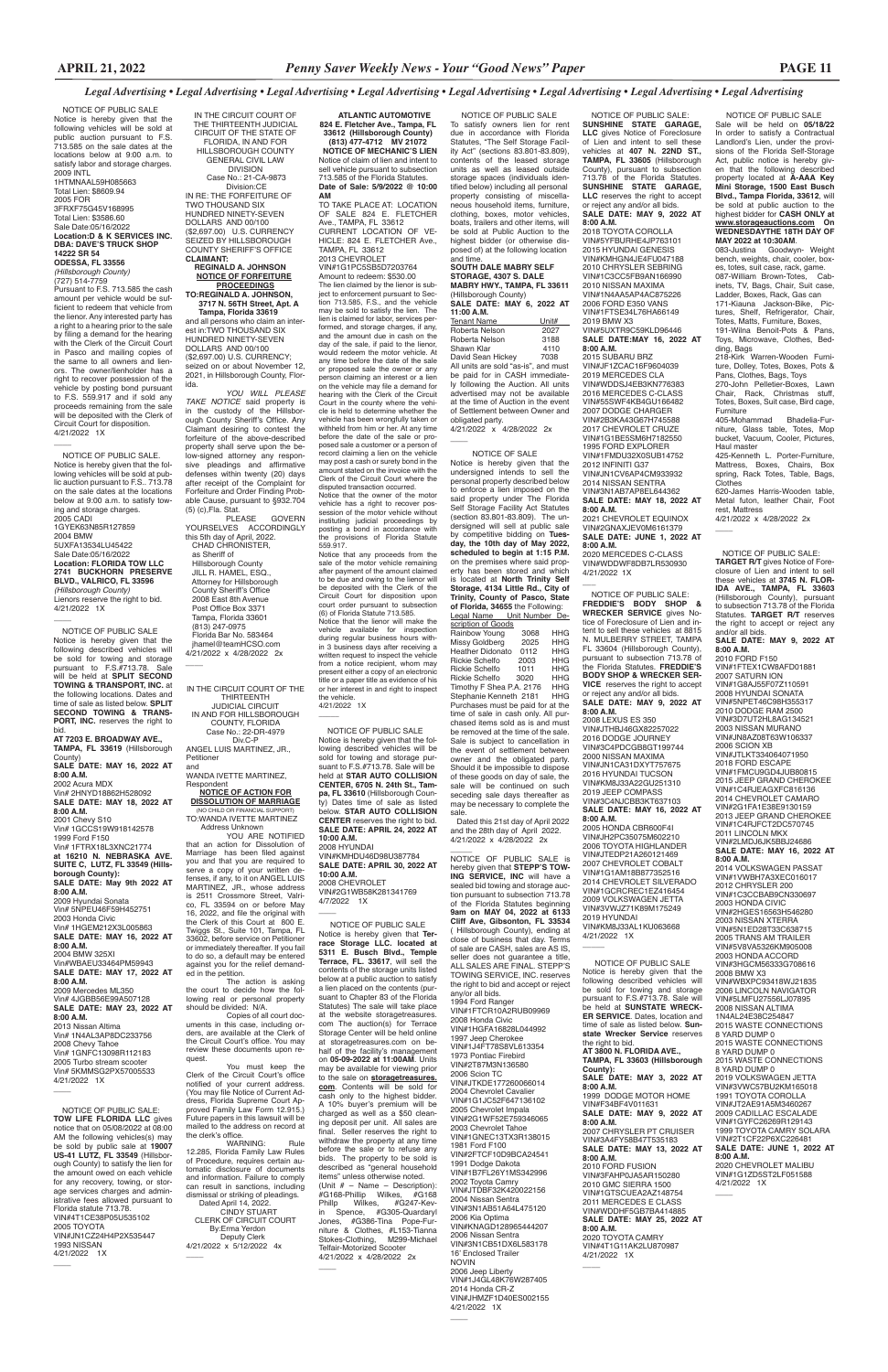### *Legal Advertising • Legal Advertising • Legal Advertising • Legal Advertising • Legal Advertising • Legal Advertising • Legal Advertising • Legal Advertising*

NOTICE OF PUBLIC SALE

**Extra Space Storage** will hold a public auction to sell personal property described below belonging to those individuals listed below at the locations below. **Facility 1: 7018 S. U.S. Hwy 301, Riverview, FL 33578, May 4, 2022 @ 9:30 AM**

Casey Jones - Furniture and clothing

Delicia Bruce - furniture and boxes bed mattresses

**Facility 2: 2460 S. Falkenburg Rd., Tampa, FL 33619, May 4, 2022 @ 10:00 AM**

Elijah Maier-Extras Beds, Furniture, Household Goods<br>Rhonda Pledger-Pledger-Household

Edwin Lopez - furniture **Facility 3: 10670 Bloomingdale Ave., Riverview, FL 33578, May 4, 2022 @ 10:30 AM**

Taijmonae Parker - Clothes Shanice Santana - Office items Jeffery Elliott - File cabinets, boxes, tables, chairs, copy machines, books

Gaylen Mike Kilgore - Household

Greene Haven Tax Grp - Beauty supplies, clothes , electronics Adanna Adonis - Furniture boxes Roberta Hutchins - Household

goods **Facility 4: 2504 State Rd 60, Valrico, FL 33594, May 4, 2022 @** 

**11:30 AM** Jessica Flores - 25 boxes of miscellaneous items

Brittany Hammock - Couch, beds, TV, and washer and dryer **Facility 5: 707 Providence Rd.,** 

**Brandon, FL 33511, May 4, 2022 @ 12:30 PM**

Gerlinde Smith - Household items and furniture. **Facility 6: 2190 S US 301, Tam-**

**pa, FL 33619, May 4, 2022 @ 1:00 PM**

Tamira R Reaves-2 bedroom apt furniture

goods, furniture Wayne Taylor-Furniture **Facility 7: 105 S. Falkenburg Rd., Tampa, FL 33619, May 4,** 

property.  $\overline{\phantom{a}}$ 

**2022 @ 1:30 PM** Charlie Mimbs - Glass Marcus Lindsey - Cloths house-

hold goods

Carla Wingo - household furniture

n clothes

**Facility 8: 601 S. Falkenburg Rd., Tampa, FL 33619, May 4,** 

**2022 @ 2:00 PM**

goods, Furniture

**11:00 A.M.** Tenant Name Unit#<br>Dov Sussman 2061 Dov Sussman

Cory Singletary - car garage items, washer/dryer, tool bench, boxes, Cadillac CTSV 2012 VIN 1G6DV5EP9C0134633 Carmax - Cadillac CTSV 2012 VIN 1G6DV5EP9C0134633 Mariner Finance Florida, LLC - Cadillac CTSV 2012 VIN 1G6D-

The holder of the following tax certificates has filed the certificates for a tax deed to be issued. The certificate numbers and years of issuance, the description of the property, and the names in which it was assessed are: Folio No. 148821.0286 File No. 2022-234 Certificate No.: 2014 / 333763 Year of Issuance: 2014 Description of Property: WATERSIDE CONDOMINIUM II BLDG 35 UNIT 108 PLAT BK / PG : 8 / 11 SEC - TWP - RGE : 28 - 28 - 19 **SUBJECT TO ALL OUTSTANDING TAXES** Name(s) in which assessed:<br>CONDO ASSOCIATION OF

V5EP9C0134633

Michael Weber - furniture **Facility 9: 1830 E. State Rd. 60, Valrico, FL 33594, May 4, 2022** 

**@ 2:30 PM**

Aaron Garcia - Appliances, Boxes,

Furniture

Jacque Parent - Queen Bed, Desk,Entertainment Center, Stor-

age Bin, Boxes

Jeanette Maldonado - Bedroom sets, 3 TVs, Sectional, 30 boxes **Facility 10: 5012 W. Laurel St., Tampa, FL 33607, May 4, 2022** 

**@ 3:30 PM**

Roger Shumaker - Putting boxes and misc. **Facility 11: 6506 S. U.S. Hwy 301, Riverview, FL 33578, May 4,** 

If you are a person with a disability who eds any accommodation in order to participate in this proceeding, you are entitled, at no cost to you, to the provision of certain assistance. Please contact the Clerk's ADA Coordinator, 601 E. Kennedy Blvd., Tampa, Florida, (813) 276-8100 extension 4205, two working days prior to the date the service is needed; if you are hearing or voice impaired, call 711.  $4/14/2022 \times 5/5/2022$  4x  $\overline{\phantom{a}}$ 

**2022 @ 6:00 PM**

Latrina Garrett- 3 bedroom living room dining set misc items Miteisha Thomas - 2 Bedroom home, Household Goods, Elec-

tronics, Boxes

The auction will be listed and advertised on **www.storagetreasures.com**. Purchases must be made with cash only and paid at

the above referenced facility in order to complete the transaction. Extra Space Storage may refuse any bid and may rescind any purchase up until the winning bidder takes possession of the personal 4/14/2022 x 4/21/2022 2x

**FOR TAX DEED**<br>The holder of the following tax certificates<br>has filed the certificates for a tax deed to be issued. The certificate numbers and years of issuance, the description of the property, and the names in which it was assessed are: Folio No. 156428.0000 File No. 2022-396 Certificate No.: 2019 / 15705 Year of Issuance: 2019 Description of Property:

> NOTICE OF PUBLIC SALE To satisfy owners lien for rent due in accordance with Florida Statutes, "The Self Storage Facility Act" (sections 83.801-83.809), contents of the leased storage units as well as leased outside storage spaces (individuals identified below) including all personal property consisting of miscellaneous household items, furniture, clothing, boxes, motor vehicles, boats, trailers and other items, will be sold at Public Auction to the highest bidder (or otherwise disposed of) at the following location and time. **SOUTH DALE MABRY SELF**

### **STORAGE, 4307 S. DALE MABRY HWY., TAMPA, FL 33611** (Hillsborough County) **SALE DATE: APRIL 29 2022 AT**

All of said property being in the County of Hillsborough, State of Florida.

Dov Sussman 1050 Dov Sussman 3083<br>Dov Sussman 2117 Dov Sussman All units are sold "as-is", and must be paid for in CASH immediately following the Auction. All units advertised may not be available at the time of Auction in the event of Settlement between Owner and obligated party. 4/14/2022 x 4/21/2022 2x

 CINDY STUART Clerk of the Circuit Court Hillsborough County, Florida Signature by:Darrell Morning,

**NOTICE OF APPLICATION FOR TAX DEED**

**CONDO ASSOCIATION OF WATERSIDE II INC** All of said property being in the County of Hillsborough, State of Florida.

Unless such certificate shall be redeemed according to law, the property described in such certificate shall be sold to the highest bidder on (5/26/2022) online via the internet at www.

hillsborough.realtaxdeed.com. Dated this 31st day of March, 2022. CINDY STUART Clerk of the Circuit Court Hillsborough County, Florida Signature by:Darrell Morning, Deputy Clerk

> All of said property being in the County of Hillsborough, State of **Florida**

> Unless such certificate shall be redeemed according to law, the property described in such certificate shall be sold to the highest bidder on (5/26/2022) online via the internet at <u>www.</u><br><u>hillsborough.realtaxdeed.com</u>.

Dated this 31st day of March, 2022. CINDY STUART Clerk of the Circuit Court

## **NOTICE OF APPLICATION**

COURTLAND SUBDIVISION REVISED MAP LOT 41 PLAT BK / PG : 12 / 83 SEC - TWP - RGE : 05 - 29 - 19 **SUBJECT TO ALL OUTSTANDING TAXES** Name(s) in which assessed: **IAN SPENCER QUENELL SPENCER**

All of said property being in the County of Hillsborough, State of

Florida. Unless such certificate

shall be redeemed according to law, the property described in such certificate shall be sold to the highest bidder on (5/26/2022) online via the internet at www. hillsborough.realtaxdeed.com.

 Dated this 31st day of March, 2022. CINDY STUART Clerk of the Circuit Court

 Hillsborough County, Florida Signature by:Darrell Morning, Deputy Clerk If you are a person with a disability who needs any accommodation in order to

**FOR TAX DEED**<br>The holder of the following tax certificates<br>has filed the certificates for a tax deed to be issued. The certificate numbers and years of issuance, the description of the property, and the names in which it was assessed are: Folio No. 103166.0000 File No. 2022-407 Certificate No.: 2018 / 11546 Year of Issuance: 2018 Description of Property: BOUR LANDS W 5 FT OF LOT 25 BLOCK 1 LESS RD R/W PLAT BK / PG : 14 / 27 SEC - TWP - RGE : 34 - 28 - 18

participate in this proceeding, you are entitled, at no cost to you, to the provision of certain assistance. Please contact the Clerk's ADA Coordinator, 601 E. Kennedy Blvd., Tampa, Florida, (813) 276-8100 extension 4205, two working days prior to the date the service is needed; if you are hearing or voice impaired, call 711. 4/14/2022 x 5/5/2022 4x

### **NOTICE OF APPLICATION FOR TAX DEED**

The holder of the following tax certificates has filed the certificates for a tax deed to be issued. The certificate numbers and years of issuance, the description of the property, and the names in which it was assessed are:

Folio No. 033599.0130 File No. 2022-397

 $\overline{\phantom{a}}$ 

 Certificate No.: 2019 / 3198 Year of Issuance: 2019 Description of Property: N 180 FT OF S 961.18 FT OF W 400 FT OF E 635 FT OF E 1/2 OF NW 1/4 OF SEC 17 LESS W 246.5 FT

### SEC - TWP - RGE : 17 - 27 - 19 **SUBJECT TO ALL OUTSTANDING TAXES**

### Name(s) in which assessed: **ESTATE OF ARMANDO A QUINTERO**

Unless such certificate shall be redeemed according to law, the property described in such certificate shall be sold to the highest bidder on (5/26/2022) online via the internet at www. hillsborough.realtaxdeed.com. Dated this 31st day of March, 2022.

 Deputy Clerk If you are a person with a disability who needs any accommodation in order to participate in this proceeding, you are entitled, at no cost to you, to the provision of certain assistance. Please contact the Clerk's ADA Coordinator, 601 E. Kennedy Blvd., Tampa, Florida, (813) 276-8100 extension 4205, two working days prior to the date the service is needed; if you are hearing or voice impaired, call 711. 4/14/2022 x 5/5/2022 4x

 $\overline{\phantom{a}}$ 

Description of Property LOT BEG 2428.1 FT E & 475 FT S OF NW COR OF SW 1/4 OF NW 1/4 AND RUN E 10 FT N 100 FT W 10 FT AND S 100 FT MOL TO BEG SEC - TWP - RGE : 27 - 28 - 19 **SUBJECT TO ALL OUTSTANDING TAXES** Name(s) in which assessed

> NOTICE OF PUBLIC SALE Notice is hereby given that on 4/29/2022 at 10:30 am, the following mobile home will be sold at public auction pursuant to F.S. 715.109 1985 GRAN TV FLL-DGMPM370000206. Last Tenants: RUTH FRANCIS, THERESE WOODS, AND ALL UNKNOWN<br>PARTIES, BENEFICIARIES, **BENEFICIARIES,** HEIRS, SUCCESSORS, AND AS-SIGNS OF RUTH FRANCIS. Sale to be at NHC-FL140, LLC DBA SETTLER'S REST RV RESORT, 37549 CHANCEY ROAD, ZEPH-YRHILLS, FL 33541 (Pasco County). 813-241-8269. 4/14/2022 x 4/21/2022  $\overline{\phantom{a}}$

**NOTICE OF APPLICATION FOR TAX DEED** The holder of the following tax certificates has filed the certificates for a tax deed to be issued. The certificate numbers and years of issuance, the description of the

property, and the names in which it was assessed are: Folio No. 068932.5712 File No. 2022-398 Certificate No.: 2019 / 8412 Year of Issuance: 2019 Description of Property: THE HAMPTONS AT BRANDON A CON-DOMINIUM UNIT 556 BLDG 7 AND AN UNDIV INT IN COMMON ELEMENTS SEC - TWP - RGE : 22 - 29 - 20 **SUBJECT TO ALL OUTSTANDING TAXES**

Name(s) in which assessed: **ESTATE OF JAMES COTTLE Dequindra Elise Quinn Shawn Cottle Vanessa Lorraine Brown**

### **Chawn Marcus Cottle**

All of said property being in the County of Hillsborough, State of Florida.

Unless such certificate shall be redeemed according to law, the property described in such certificate shall be sold to the highest bidder on (5/26/2022) online via the internet at www.

hillsborough.realtaxdeed.com. Dated this 31st day of March, 2022. CINDY STUART Clerk of the Circuit Court Hillsborough County, Florida Signature by:Darrell Morning

> By: Jan Benton As Deputy Clerk 3/31/2022 x 4/21/2022 4x  $\overline{\phantom{a}}$

 Deputy Clerk If you are a person with a disability who needs any accommodation in order to participate in this proceeding, you are entitled, at no cost to you, to the provision of certain assistance. Please contact the Clerk's ADA Coordinator, 601 E. Kennedy Blvd., Tampa, Florida, (813) 276-8100 extension 4205, two working days prior to the date the service is needed; if you are hearing or voice impaired, call 711. 4/14/2022 x 5/5/2022 4x

\_\_\_\_

### **NOTICE OF APPLICATION FOR TAX DEED**

Dated this 30th day of March, 2022.

The holder of the following tax certificates has filed the certificates for a tax deed to be issued. The certificate numbers and years of issuance, the description of the property, and the names in which it was assessed are: Folio No. 092945.0300 File No. 2022-399 Certificate No.: 2019 / 11870 Year of Issuance: 2019 Description of Property: THAT PART OF W 301 FT OF W 1/2 OF NW 1/4 OF NW 1/4 LESS N 235 FT AND LESS RD R/W ON W FOR SMITH RYALS RD SEC - TWP - RGE : 26 - 29 - 22 **SUBJECT TO ALL OUTSTANDING TAXES** Name(s) in which assessed: **BENITO ANTONIO JUAREZ**

> CINDY STUART CLERK OF CIRCUIT COURT Michael Florio Deputy Clerk 4/7/2022 x 4/28/2022 4x  $\overline{\phantom{a}}$

> YOU ARE NOTIFIED that an action for Dissolution of Marriage has been filed against you and that you are required to

 Hillsborough County, Florida Signature by:Darrell Morning, Deputy Clerk If you are a person with a disability who

 By:John Rolle Deputy Clerk 4/7/2022 x 4/28/2022 4x  $\overline{\phantom{a}}$ 

needs any accommodation in order to participate in this proceeding, you are entitled, at no cost to you, to the provision of certain assistance. Please contact the Clerk's ADA Coordinator, 601 E. Kennedy Blvd., Tampa, Florida, (813) 276-8100 extension 4205, two working days prior to the date the service is needed; if you are hearing or voice impaired, call 711. 4/14/2022 x 5/5/2022 4x

> 4/21/2022 1X  $\overline{\phantom{a}}$

### **NOTICE OF APPLICATION FOR TAX DEED**

 $\overline{\phantom{a}}$ 

The holder of the following tax certificates has filed the certificates for a tax deed to be issued. The certificate numbers and years of issuance, the description of the property, and the names in which it was assessed are: Folio No. 038472.0000 File No. 2022-404 Certificate No.: 2016 / 4098 Year of Issuance: 2016

### **ANNIE GRACE D'ANGELO ELVIN W D'ANGELO**

All of said property being in the County of Hillsborough, State of Florida.

Unless such certificate shall be redeemed according to law, the property described in such certificate shall be sold to the highest bidder on (5/26/2022) online via the internet at www. hillsborough.realtaxdeed.com.

 Dated this 31st day of March, 2022. CINDY STUART Clerk of the Circuit Court Hillsborough County, Florida Signature by:Darrell Morning, Deputy Clerk

If you are a person with a disability who eds any accommodation in order to participate in this proceeding, you are entitled, at no cost to you, to the provision of certain assistance. Please contact the Clerk's ADA Coordinator, 601 E. Kennedy Blvd., Tampa, Florida, (813) 276-8100 extension 4205, two working days prior to the date the service is needed; if you are hearing or voice impaired, call 711. 4/14/2022 x 5/5/2022 4x

 $\overline{\phantom{a}}$ 

**NOTICE OF APPLICATION** 

**SUBJECT TO ALL OUTSTANDING TAXES** Name(s) in which assessed: **CDN INC**

All of said property being in the County of Hillsborough, State of Florida.

Unless such certificate shall be redeemed according to law, the property described in such certificate shall be sold to the highest bidder on (5/26/2022) online via the internet at www. hillsborough.realtaxdeed.com. Dated this 31st day of March, 2022.

 CINDY STUART Clerk of the Circuit Court Hillsborough County, Florida Signature by:Darrell Morning, Deputy Clerk

If you are a person with a disability who needs any accommodation in order to participate in this proceeding, you are entitled, at no cost to you, to the provision of certain assistance. Please contact the Clerk's ADA Coordinator, 601 E. Kennedy Blvd., Tampa, Florida, (813) 276-8100 extension 4205, two working days prior to the date the service is needed; if you are hearing or voice impaired, call 711. 4/14/2022 x 5/5/2022 4x

## **NOTICE OF APPLICATION FOR TAX DEED**

The holder of the following tax certificates has filed the certificates for a tax deed to be issued. The certificate numbers and years of issuance, the description of the property, and the names in which it was assessed are: Folio No. 151734.0000

File No. 2022-411 Certificate No.: 2017 / 14941

 $\overline{\phantom{a}}$ 

 Year of Issuance: 2017 Description of Property: UNITY CIRCLE THAT PART OF LOTS 13 AND 14 DESC AS BEG 25 FT N OF SE COR AND RUN W 110 FT N 112.15 FT E 110 FT AND S 112.15 FT TO BEG LESS THE S 10 FT THEREOF PLAT BK / PG : 28 / 18 SEC -TWP - RGE : 32 - 28 - 19 **SUBJECT TO ALL OUTSTANDING TAXES** Name(s) in which assessed: **ANTHONY K ATKINS ALVA M R ATKINS ALENE D ATKINS AVA R ATKINS**

All of said property being in the County of Hillsborough, State of Florida.

Unless such certificate shall be redeemed according to law, the property described in such certificate shall be sold to the highest bidder on (5/26/2022) online via the internet at www. hillsborough.realtaxdeed.com. Dated this 31st day of March, 2022. CINDY STUART

 Clerk of the Circuit Court Hillsborough County, Florida Signature by:Darrell Morning,

 Deputy Clerk If you are a person with a disability who needs any accommodation in order to participate in this proceeding, you are entitled, at no cost to you, to the provision of certain assistance. Please contact the Clerk's ADA Coordinator, 601 E. Kennedy Blvd., Tampa, Florida, (813) 276-8100 extension 4205, two working days prior to the date the service is needed; if you are hearing or voice impaired, call 711. 4/14/2022 x 5/5/2022 4x

 $\overline{\phantom{a}}$ 

 $\overline{\phantom{a}}$ 

### NOTICE OF PUBLIC SALE Notice is hereby given that on 4/29/2022 at 10:30 am, the fol-

lowing mobile home will be sold at public auction pursuant to F.S. 715.109 1980 BROO HS FLFL2AA24322438 & FLFL-2BA24322438. Last Tenants: JO-ANNE CHERYL FENTON, ALL UNKNOWN PARTIES, BENEFICI-AIRES, HEIRS, SUCCESSORS, AND ASSIGNS OF JOANNE CHERYL FENTON. Sale to be at NHC-FL 130 LLC DBA CLUB WILDWOOD MH, 7700 PARK-WAY BOULEVARD, HUDSON, FL 34667 (Pasco County). 813-241- 8269. 4/14/2022 x 4/21/2022 2x

 NOTICE OF PUBLIC SALE Notice is hereby given that on 4/29/2022 at 10:30 am, the following mobile home will be sold at public auction pursuant to F.S. 715.109 2000 CHRYSLER TOWN N COUNTY VN #2C4G-P54L45E383983 TAG# QZHM33 Last Tenants: DAVID ANTHONY NICHOLS and all unknown parties beneficiaries heirs. Sale to be at ZACK'S OAKSIDE MOBILE PARK, LLC, 38539 CRESCENT AVENUE, ZEPHYRHILLS, FL 33542 (Pasco County). 813-241- 8269. 4/14/2022 x 4/21/2022 2x

IN THE CIRCUIT COURT OF THE THIRTEENTH JUDICIAL CIRCUIT IN AND FOR HILLSBOROUGH COUNTY, FLORIDA Case No.: 21-CA-3112 Division: F

FLORIDA CARRIER AND LOGISTICS, INC., a Florida Corporation, Plaintiff,

vs. EUGENE J. MORGAN, UNKNOWN HEIRS, BENEFICIARIES, ASIGNEES, LIENORS, CREDITORS, TRUST-EES, AND ALL OTHERS WHO MAY CLAIM INTEREST IN THE ESTATE OF EUGENE J. MOR-GAN, et. al., and HILLSBOR-OUGH COUNTY PUBLIC UTILI-TIES DEPARTMENT, Defendants.

### **NOTICE OF ACTION**

**TO: EUGENE J. MORGAN, UNKNOWN HEIRS, BENEFICIA-RIES, ASIGNEES, LIENORS, CREDITORS, TRUSTEES, AND ALL OTHERS WHO MAY CLAIM INTEREST IN THE ESTATE OF EUGENE J. MORGAN, et. al., 3812 N 42ND STREET TAMPA, FLORIDA 33610**

 **YOU ARE NOTIFIED**  that an action to quiet title on the following property in Hillsborough County, Florida:

THE FOLLOWING DESCRIBED LAND, SITUATE, LYING, AND<br>BEING IN HILLSBOROUGH BEING IN HILLSBOROUGH COUNTY, FLORIDA, TO WIT: **DAVIS AND DOWDELL ADDI-TION TO TOWN OF NAUMA LOT 2 BLOCK 26**

has been filed against you and that you are required to serve a copy of your written defenses, if any, to it on The Law Office of C.W. Wickersham, Jr., P.A., Plaintiff's attorney, at 2720 Park Street, Suite 205, Jacksonville, Florida, 32205, Phone Number: (904) 389-6202, not less than 28 nor more than 60 days of the first date of publication of this Notice, and file the original with the Clerk of this Court, at 800 E. Twiggs Street, Tampa , Florida 33602 before service on Plaintiff or immediately thereafter. If you fail to do so, a Default may be entered against you for the relief demanded in the Complaint. Dated this 25th day of

March, 2022. Cindy Stuart Clek of the Circuit Court

IN THE CIRCUIT COURT OF THE THIRTEENTH JUDICIAL CIRCUIT OF THE STATE OF FLORIDA, IN AND FOR HILLSBOROUGH COUNTY GENERAL CIVIL LAW DIVISION CASE NO.: 21-CA-9851

DIVISION: E IN RE: FORFEITURE OF FIFTY-ONE THOUSAND ONE HUNDRED NINETY-EIGHT DOLLARS (\$51,198.00) IN U.S. CURRENCY Claimant: Deandre Nelson (YOB: 1992)

**NOTICE OF ACTION - FORFEITURE PROCEEDINGS TO: DEANDRE NELSON 9419 N. BROOKS ST. TAMPA, FL 33612 and**

### **810 E. NEW ORLEANS AVE. TAMP A, FL 33603**

and all persons who claim an interest in: FIFTY-ONE THOUSAND ONE HUNDRED NINETY-EIGHT DOLLARS (\$51,198.00) IN U.S. CURRENCY seized on October 28, 2021, in Tampa, Florida.

In compliance with §§ 932.704 (6)(a)(b) and 49.10, Fla. Stats., you are notified that an action for forfeiture of the following property in Tampa, Florida: FIF TY-ONE THOUSAND ONE HUN-DRED NINETY-EIGHT DOLLARS (\$51,198.00) IN U.S. CURRENCY has been filed against you and you are required to serve a copy of your written defenses, ifany, to it on the plaintiffs attorney, whose name and address is: Kendrick Donnelly Assistant City Attorney Tampa Police Department 411 N. Franklin Street Tampa, Florida 33602 on or before the 2nd day of May, 2022, and file the original with the clerk of this court either before service of plainttiffs attorney or immediately thereafter; otherwise, a default will be entered against you for the relief demanded in the complaint or petition.

IN THE CIRCUIT COURT OF THE THIRTEENTH JUDICIAL CIRCUIT IN AND FOR HILLSBOROUGH COUNTY, FLORIDA Case No.: 22-DR-001584 Div. A-P

SYNARA BLACK, Petitioner and CLEOLA BEEN, Respondent **NOTICE OF ACTION FOR DISSOLUTION OF MARRIAGE**

(NO CHILD OR FINANCIAL SUPPORT) TO: CLEOLA BEEN Address Unknown

serve a copy of your written defenses, if any, to it on SYNARA BLACK, whose address is 7202 Jenkins Vista Ct., Sun City Center, FL 33573 on or before May 2, 2022, and file the original with the Clerk of this Court at 800 E. Twiggs St., Suite 101, Tampa, FL 33602, before service on Petitioner or immediately thereafter. If you fail to do so, a default may be entered against you for the relief demand-

ed in the petition. The action is asking the court to decide how the following real or personal property should be divided: None.

Copies of all court documents in this case, including orders, are available at the Clerk of the Circuit Court's office. You may review these documents upon request.

You must keep the Clerk of the Circuit Court's office notified of your current address. (You may file Notice of Current Address, Florida Supreme Court Approved Family Law Form 12.915.) Future papers in this lawsuit will be mailed to the address on record at the clerk's office. WARNING: Rule

12.285, Florida Family Law Rules of Procedure, requires certain automatic disclosure of documents and information. Failure to comply can result in sanctions, including dismissal or striking of pleadings. Dated March 29, 2022. CINDY STUART CLERK OF CIRCUIT COURT

**NOTICE UNDER** 

 $\overline{\phantom{a}}$ 

### **FICTITIOUS NAME LAW PURSUANT TO SECTION 865.09, FLORIDA STATUTES**

 $\overline{\phantom{a}}$ 

Notice is hereby given that the undersigned, desiring to engage in the business under the Fictitious Name of

**813 VENTURES** located at 5829 Terncrest Drive, Lithia, FL 33547 intends to register the said name with the Division of Corporations of the Florida Department of State, Tallahassee, Florida. Micah McCombs Owner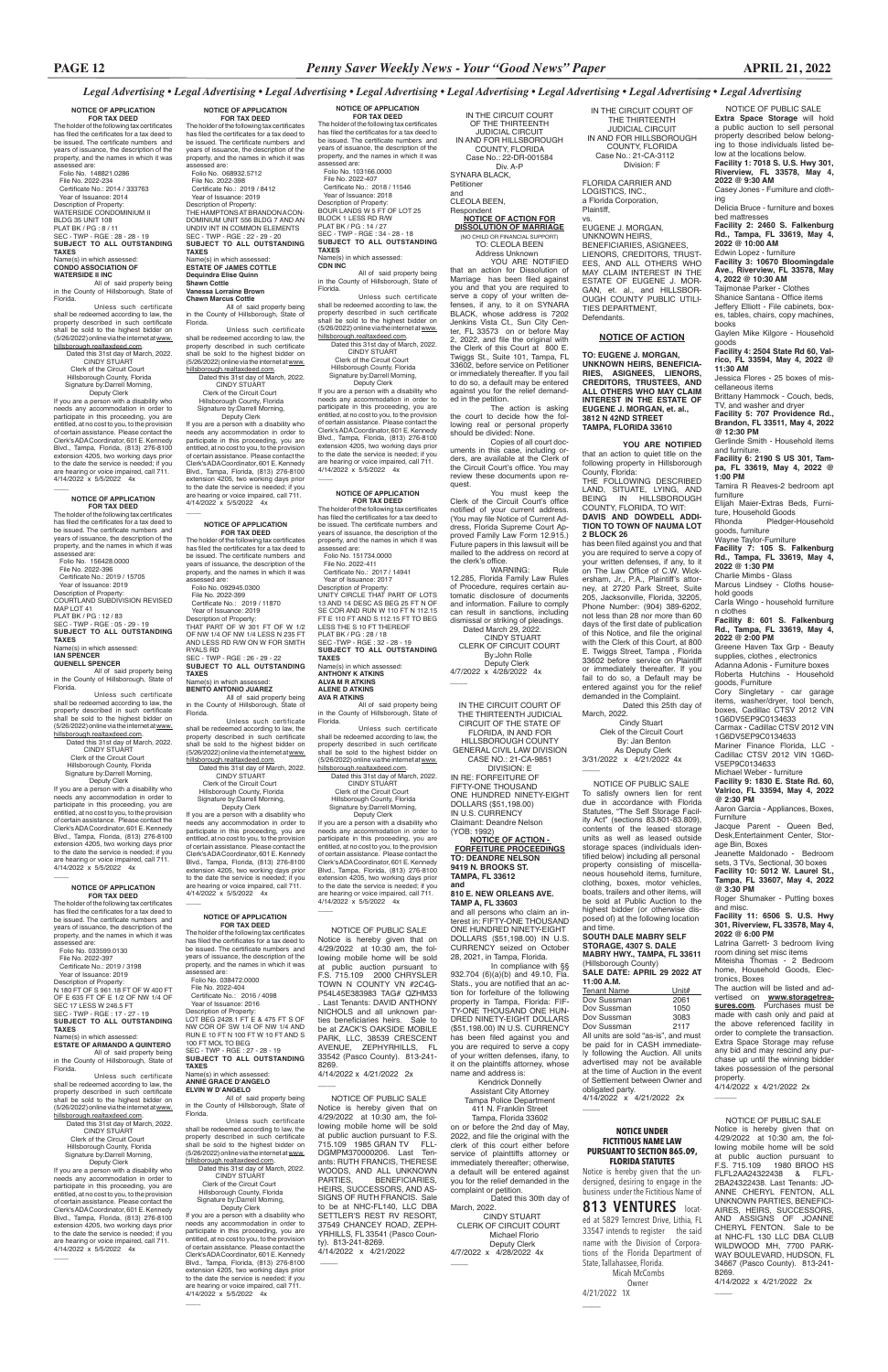NOTICE OF PUBLIC SALE Notice is hereby given that **Premier Storage of New Port Richey** intends to sell the personal property described below to enforce a lien imposed on said property under the Florida Self Storage Act, Statutes (section 83.80-83.809). The owner will sell at public auction on or after **May 10, 2022, at 12:00 P.M. at 7850 Massachusetts Ave. New Port Richey, FL. 34653** The following:

hold goods. The sale may be canceled in the event of settlement. Should it be impossible to dispose of the goods on the day of the sale, the sale will be continued on such succeeding sale days thereafter as may be necessary to be completed. 4/21/2022 x 4/28/2022 2x

IN THE CIRCUIT COURT FOR HILLSBOROUGH COUNTY, FLORIDA PROBATE DIVISION File No.22-CP-000716 Division B IN RE: ESTATE OF JOYCE ANN MEITIN, **Deceased** 

## **NOTICE TO CREDITORS**<br>The administra-

| Name                             | Unit# |
|----------------------------------|-------|
| Christopher Caldarella           | 425   |
| <b>Albert Faivre</b>             | 022   |
| Kevin Knox                       | 018   |
| James Nix                        | 427   |
| Mia Rhodes                       | 619   |
| Paul Scott                       | 145   |
| Units are said to contain house- |       |
|                                  |       |

The administration of the estate of JOYCE ANN MEITIN, deceased, whose date of death was June 8, 2021 e, is pending in the Circuit Court for HILLSBOROUGH County, Florida, Probate Division, the address of which is Post Office Box 1110, Tampa, Florida 33601. The names and addresses of the personal representative and the personal representative's attorney are set forth below.

IN RE: ESTATE OF THELMA L. RAINS. **Deceased** 

All creditors of the decedent and other persons having claims or demands against decedent's estate on whom a copy of this notice is required to be served must file their claims with this court WITHIN THE LATER OF 3 MONTHS AFTER THE TIME OF THE FIRST PUBLICATION OF THIS NOTICE OR 30 DAYS AFTER THE DATE OF SERVICE OF A COPY OF THIS NOTICE ON THEM.

All other creditors of the decedent and other persons having claims or demands against decedent's estate must file their claims with this court WITHIN 3 MONTHS AFTER THE DATE OF THE FIRST PUBLICATION OF THIS NOTICE.

ALL CLAIMS NOT FILED WITHIN THE TIME PERI-ODS SET FORTH IN SECTION 733.702 OF THE FLORIDA PRO-BATE CODE WILL BE FOREVER BARRED.

> Attorney for Personal Representative: RONDA R. STORMS, ESQUIRE P.O. BOX 2396 VALRICO, FLORIDA 33594 813)927-5422 Florida Bar No. 80969 4/14/2022 x 4/21/2022 2x  $\overline{\phantom{a}}$

NOTWITHSTANDING THE TIME PERIODS SET FORTH ABOVE, ANY CLAIM FILED TWO (2) YEARS OR MORE AFTER THE DECEDENT'S DATE OF DEATH IS BARRED.

TO: KAWAHON S.R DUNCAN -2437- EARLSWOOD COURT, BRANDON FL 33510

The date of first publication of this notice is April 14, 2022. Personal Representative: MARJORIE F. FAIRCLOTH

8 Conquistador Street Leesburg, Florida 34748

### Attorney for Personal

Representative: Sheron Alves Bass, Esquire Florida Bar Number:752185 BASS LAW GROUP 9385 North 56th Street, Ste. 311 Temple Terrace, Florida 33617 Telephone: 813-988-4040 Fax: 813-988-1313 E-Mail:sheron@basslawgroup.com<br>Secondary E-Mail:elaine@bass E-Mail:elaine@basslaw group.com 4/14/2022 x 4/21/2022 2x

 $\overline{\phantom{a}}$ 

IN THE CIRCUIT COURT FOR HILLSBOROUGH COUNTY, FLORIDA PROBATE DIVISION File No 22-CP-000964 Div. A

### **NOTICE TO CREDITORS**

WARNING: Rule 12.285, Florida Family Law Rules of Procedure, requires certain automatic disclosure of documents and information. Failure to comply can result in sanctions, including dismissal or striking of pleadings.

The administration of the estate of THELMA L. RAINS, deceased, File Number 22-CP-000964, is pending in the Circuit Court for HILLSBOROUGH, County, Florida, Probate Division, the address of which is 800 East Twiggs # 101, Tampa, FL 33602. The name and address of the personal representative's attorney are set forth below.

All creditors of the decedent and other persons having claims or demands against decedent's estate, including unmatured, contingent or unliquidated claims, on whom a copy of this notice is required to be served must file their claims with this court ON OR BEFORE THE LATER OF 3 MONTHS AFTER THE TIME OF THE FIRST PUB-LICATION OF THIS NOTICE OR 30 DAYS AFTER THE DATE OF SERVICE OF A COPY OF THIS NOTICE ON THEM.

> 4/21/2022 1X  $\overline{\phantom{a}}$

 $\overline{\phantom{0}}$ 

All other creditors of the decedent and other persons having claims or demands against the decedent's Estate, including unmatured, contingent or unliquidated claims, must file their claims with this court WITHIN 3 MONTHS AFTER THE DATE OF THE FIRST PUBLICATION OF THIS NOTICE.

ALL CLAIMS NOT SO FILED WITHIN THE TIME PERI-ODS SET FORTH IN SECTION 733.702 OF THE FLORIDA PRO-BATE CODE WILL BE FOREVER BARRED.

NOTWITHSTANDING THE TIME PERIODS SET FORTH ABOVE, ANY CLAIM FILED TWO (2) YEARS OR MORE AFTER THE DECEDENT'S DATE OF DEATH IS BARRED.

> 1997, Fleetwood MH, VIN:1GBLP37N4V3301425<br>Toshia King Lot W-30 Toshia King Lot W-30 2 hulls for boat No VIN found DeVaughn Robinson-Santa Lot P-4 2002, Gray Ford Mustang VIN:1FAFP40432F137682 Mervinn I James Lot F-14 2017, travel trailer VIN:1UJBJ0BN7H1TB0405 Christopher L Whitlock Lot BB-6 2003, Black, enclosed VIN:4DKUS15153S003093<br>Dermont A Hurley Lot Q-10 Dermont A Hurley 1999, Black, BMW VIN:WBAAM3338XFP51383<br>John Obert Lot A-30 1996. John Obert Lot A-30 PACE enclosed trailer VIN:4FPFB0613TG015862 John Obert Lot A-30 1994, Sunbird boat, VIN:DBGA0098D494 Purchased items are sold as is and must be removed at the time of the sale. Sales are subject to cancellation. 4/21/2022 x 4/28/2022 2x  $\overline{\phantom{a}}$

 The date of first publication of this Notice is April 14, 2022. Personal Representative: Sheresa K. Kelley

IN THE CIRCUIT COURT OF THE THIRTEENTH JUDICIAL CIRCUIT, IN AND FOR HILLSBOROUGH COUNTY, FLORIDA FAMILY LAW DIVISION Case: 22-DR-001799 Division: E In Re: The Marriage Of: MARVETTE J HARRIGAN, Petitioner/Wife, and KAWAHON S.R. DUNCAN, Respondent/Husband. **NOTICE OF ACTION FOR DISSOLUTION OF MARRIAGE** 

**(WITH MINOR CHILD)**

YOU ARE NOTIFIED that an action for dissolution of marriage has been filed against you and that you are required to serve a copy of your written defenses, if any, to it on

### **MARVETTE J HARRIGAN C/O LUBY ANIOCE MYRTHIL, ESQ. 401 EAST JACKSON ST., STE 234 TAMPA, FL 33602**

on or before May 13, 2022, and file the original with the clerk of this Court at 800 E. Twiggs St., Tampa, FL 33602 before service on Petitioner or immediately thereafter. If you fail to do so, a default may be entered against you for the relief demanded in the petition.

Copies of all court documents in this case, including orders, are available at the Clerk of the Circuit Court's office. You may review these documents upon request.

You must keep the Clerk of the Circuit Court's office notified of your current address. (You may file Designation of Current Mailing and E-Mail Address, Florida Supreme Court Approved Family Law Form 12.915.) Future papers in this lawsuit will be mailed or e-mailed to the address(es) on record at the clerk's office.

 Dated:April 11, 2022 CINDY STUART CLERK OF CIRCUIT COURT Gilberto Blanco Deputy Clerk 4/14/2022 x 5/5/2022 4x

 $\overline{\phantom{a}}$ 

Effective May 19, 2022 Pranav Wasti, MD will no longer be practicing medicine at WellMed at Sheldon. Patients may continue care at WellMed at Sheldon.

For questions or copies of medical records call: 813-926-2711

WellMed at Sheldon 11924 Sheldon Rd. Tampa, FL 33626 813-926-2711

4/21/2022 x 5/12/2022 4x

 NOTICE OF PUBLIC SALE NOTICE IS HEREBY GIVEN that **TRINITY TOWERS SELF STOR-AGE** intends to sell the personal property described below to enforce a lien imposed on said property under the Florida Self Storage Facility Act Statute 83. The owner will sell at public sale or otherwise dispose of the contents on **MAY 10, 2022 at 1:45 P.M. at 10409 STATE ROAD 54, TRINITY, FLORIDA 34655** (Pasco County). Customer Name Unit# Description Sharon E. Heard McKnight Unit 353 Household Goods Sharon E. Heard McKnight Unit 117 Household Goods Stephen Riggs Unit 518 Household Goods April Nichilo Unit 135 Household Goods Sale subject to cancellation in the event of settlement. Should it be impossible to dispose of these goods on day of sale, the sale will be continued on such seceding sale days thereafter as may be necessary to complete the sale. 4/21/2022 x 4/28/2022 2x

and April 28, 2022. 4/21/2022 x 4/28/2022 2x  $\overline{\phantom{a}}$ 

4/21/2022 1X  $\overline{\phantom{a}}$ 

 NOTICE OF PUBLIC SALE Please take notice **Dollar-A-Day Legal Storage, 1501 33rd. Street S.E., Ruskin, FL 33570** intends to hold a sale to sell the property stored at the Dollar-A-Day Legal Storage by the below list of customers who are in default for vehicle/camper, storage, or vessel. The sale will occur **Friday, May 6, 2022, at 9 A.M. at Dollar-A-Day, 1501 33rd. Street S.E., Ruskin, FL 33570**. James Sutton Lot S-5

### **NOTICE UNDER FICTITIOUS NAME LAW PURSUANT TO SECTION 865.09, FLORIDA STATUTES**

Notice is hereby given that the undersigned, desiring to engage in the business under the Fictitious Name of

## **UNIQUELY SIGNATURED** located at 7320 E. Fletcher Ave., Tampa, FL

 $\overline{\phantom{a}}$ 

 $\overline{\phantom{a}}$ 

33637 intends to register the said name with the Division of Corporations of the Florida Department of State, Tallahassee, Florida.

NOTICE OF SALE Each of you are hereby notified a lien is claimed on the following vehicles for towing and storage charges due and unpaid per Florida Statute #713.78. The vehicle(s) will be sold free and clear of all prior liens in accordance with the provisions of Florida Statute #713.78 on the following dates at 10:00 A.M. Sale will be held at **ROSARIO'S AUTOMOTIVE SER-VICES, INC., 9206 N. 16TH ST., TAMPA, FL. 33612** (Hillsborough County). Note: ROSARIO'S AU-TOMOTIVE SERVICES, INC. reserves the right to bid. **SALE DATE: MAY 9, 2022** #22-67 2013 FORD VIN#1FADP3F28DL244125 #22-70 2019 HYUNDAI VIN#5NPD84LF9KH418399 #22-68 2006 FORD VIN#1FTSX21P86EB88581 #22-73 2018 HYUNDAI VIN#KMHGN4JE0JU231911 **SALE DATE: MAY 10, 2022** #22-74 2008 SUZUKI VIN#KL5JD56ZX8K743282 #22-75 2001 OLDS VIN#1G3NF52E31C156141 **8:00 A.M.** 8:00 A.M. **8:00 A.M. 8:00 A.M.**

 M.Dawn Ogundele MM Owner 4/21/2022 1X

 Notice of Self Storage Sale Please take notice **Xpress Storage – Big Bend located at 12832 South US 301, Riverview, FL 33579** intends to hold a sale to sell the property stored at the Facility by the below list of Occupants whom are in default at an Auction. The sale will occur as an online auction via **www.storagetreasures.com on 5/11/2022 at 10:00am**. Unless stated otherwise the description of the contents are household goods and furnishings. Iyanna Weese unit #3026; Xeryus Ivory unit #6088; Baraka Williams unit #7007; Shirley Scheeringa unit #7026. This sale may be withdrawn at any time without notice. Certain terms and conditions apply. See manager for details. 4/21/2022 x 4/28/2022 2x

 Notice of Self Storage Sale Please take notice **Hide-Away Storage - Crosstown located at 1505 South US Hwy 301, Tampa FL 33619** intends to hold a sale to sell the property stored at the Facility by the below list of Occupants whom are in default at an Auction. The sale will occur as an online auction via **www.storagetreasures.com on 5/11/2022 at 10:00AM**. Unless stated otherwise the description of the contents are household goods and furnishings. Haylee Akins unit #1040; Trebien Williams unit #1078; Melinda Lewis unit #1157; Chrishonna Monroe unit #1160; Malcom McCullough unit #1440; Mark Shafer unit #429. This sale may be withdrawn at any time without notice. Certain terms and conditions apply. See manager for details. 4/21/2022 x 4/28/2022

# NOTICE OF PUBLIC SALE:

**B & D TOWING AND RECOVERY** 

 Notice of Self Storage Sale Please take notice **Midgard Self Storage - Lutz FL, LLC located at 23830 St Rd 54, Lutz, FL 33559**  intends to hold a sale to sell the property stored at the Facility by the below list of Occupants whom are in default at an Auction. The sale will occur as an online auction via **www.storageauctions.com on 5/11/2022 at 1:00PM**. Unless stated otherwise the description of the contents are household goods and furnishings. Demetris Weaver unit #F342; Jeff Kitt unit #F348. This sale may be withdrawn at any time without notice. Certain terms and conditions apply. See manager for details. 4/21/2022 x 4/28/2022 2x  $\overline{\phantom{a}}$ 8:00 AM. 2016 JEEP CHEROKEE

gives Notice of Foreclosure of Lien and intent to sell these vehicles at **5436 W. INGRAHAM ST., TAMPA, FL 33616** (Hillsborough County), pursuant to subsection 713.78 of the Florida Statutes. **B & D TOWING AND RECOVERY** reserves the right to accept or reject any and/or all bids. **SALE DATE: MAY 9, 2022 AT**  2017 HONDA ACCORD VIN#1HGCR2F56HA022724 2011 INFINITI G37 VIN#JN1CV6AP8BM500807 2019 NISSAN MURANO VIN#5N1AZ2MJXKN125551 2004 HONDA ACCORD VIN#1HGCM55694A801202 2019 TOYOTA RAV4 VIN#JTMW1RFV5KD516719 SALE DATE: MAY 10, 2022 AT 2018 Hyundai TUCSON VIN#KM8J33A4XJU693888 2007 Ford MUSTANG VIN#1ZVFT80N375273780 2002 Toyota CAMRY VIN#4T1BE32K22U551886 2006 Jeep COMMANDER VIN#1J8HG58296C105654 1998 Chevrolet S-10 VIN#1GCCS144XWK198934 2013 CHEVROLET MALIBU VIN#1G11E5SA1DF176463 2004 Toyota SIENNA VIN#5TDZA22CX4S191551 2008 DODGE CHARGER VIN#2B3KA33G48H107772 2004 Harley-Davidson SOFTTAIL VIN#1HD1BVB144Y064937 2008 HONDA CIVIC VIN#1HGFA16858L027927 **SALE DATE: MAY 11, 2022 AT**  2012 Mitsubishi LANCER VIN#JA32U2FU7CU026223 2008 Hyundai ELANTRA VIN#KMHDU46D68U430526 **SALE DATE: MAY 16, 2022 AT**  2013 NISSAN ALTIMA VIN#1N4AL3AP5DC216543 2013 KIA SOUL VIN#KNDJT2A66D7771439 2016 BUICK ENCORE VIN#KL4CJBSB3GB712970 2001 WABASH TRAILER VIN#1JJV532W51L765416 2010 NISSAN ALTIMA VIN#1N4AL2AP0AN466735 2009 TOYOTA CAMRY VIN#4T1BE46K09U905883 2006 FORD F150 VIN#1FTPX14V86FA76402 2013 FORD F150 VIN#1FTFW1CT6DFA11706 2002 JEEP GRD CHEROKEE VIN#1J4GW58N22C161441 2013 CHRYSLER 200 VIN#1C3CCBBG3DN744523 2019 TOYOTA TACOMA VIN#3TMAZ5CN0KM100159 **SALE DATE:MAY 17, 2022 AT 8:00 A.M**. 2010 FORD EXPEDITION VIN#1FMJU1H59AEA06930 2010 TOYOTA VENZA VIN#4T3ZK3BBXAU030606 2019 FORD TRANSIT VIN#1FDBF8ZM8KKA68223 2016 NISSAN ALTIMA VIN#1N4AL3AP0GC169281 2016 VOLKSWAGEN JETTA 3VWD17AJ8GM288966 2002 DODGE CARAVAN VIN#1B4GP25352B730158 2013 HONDA CIVIC VIN#2HGFG3B58DH517937 2014 Kia FORTE VIN#KNAFX4A86E5119194 2010 MAZDA 3 VIN#JM1BL1SF7A1131249 SALE DATE: MAY 18, 2022 AT

### VIN#1C4PJLCS8GW257473 **SALE DATE: MAY 20, 2022 AT 8:00 A.M.** 2022 KIA TELLURIDE VIN#5XYP3DHC9NG269904 **SALE DATE:MAY 23, 2022 AT 8:00 A.M.** 2021 Audi Q3 VIN#WA1DECF3XM1024631

**SALE DATE: MAY 24, 2022 AT 8:00 A.M.**

2020 GMC SAVANA VIN#1GTW7AFG2L1224403 **SALE DATE:MAY 26, 2022 AT 8:00 A.M.** 2021 Lincoln CORSAIR VIN#5LMCJ1D91MUL09654 **SALE DATE:MAY 31, 2022 AT 8:00 A.M.** 2020 MAGC TRAILER VIN#1M5BA2224L1E92158 4/22/2022 1X

 $\overline{\phantom{a}}$ 

 NOTICE OF PUBLIC SALE Notice is hereby given that the following described vehicles will be sold for towing and storage pursuant to F.S.#713.78. Sale will be held at **STAR AUTO COLLISION CENTER, 6705 N. 24th St., Tampa, FL 33610** (Hillsborough County) Dates time of sale as listed below. **STAR AUTO COLLISION CENTER** reserves the right to bid.  **SALE DATE: MAY 6, 2022 AT 10:00 A.M.** 2014 NISSAN VIN#JN8AZ1MW2EW520112 2010 AUDI VIN#WAULFAFRXAA050825 2006 NISSAN VIN#JN1AZ34D66M311266 **SALE DATE: MAY 12, 2022 AT 10:00 A.M.** 2002 NISSAN VIN#3N1AB8CV5NY229651 4/21/2022 1X

 $\overline{\phantom{a}}$ 

 $\overline{\phantom{a}}$ 

 Notice of Public Sale of Personal Property Notice is hereby given that the undersigned intends to sell the personal property described below to enforce a lien imposed on said property under The Florida Self Storage Act Statues (83. 801 – 83. 809) Notice of Sale under said Act

 $\overline{\phantom{a}}$ 

to Wit. The undersigned will sell at public sale by competitive bidding on **May 10th, 2022, at 11:30 AM** on the premises where said property has been stored and which are located at **The Storage Center of Port Richey, 8728 US Hwy 19 North, City of Port Richey**, County of Pasco, State of Florida, Zip Code 34668 the following: Unit # Tenant Contents Eddie Nunez 0347 Gwen Fleming HHG Sale is subject to cancellation in the event of settlement. Should it be impossible to dispose of these goods on the day of the sale, the sale will be continued on such seceding sale days thereafter as may be necessary to complete the sale. Dated this April 21st

 NOTICE OF PUBLIC SALE Notice is hereby given that the following described vehicle will be sold for towing and storage pursuant to F.S.#713.78. Sale will be held at **DENNINGS TOWING, INC.**, **4401 N. FLORIDA AVE., Tampa, FL 33603** (Hillsborough County). Date and time of sale as listed below. **DENNINGS TOW-ING, INC.** reserves the right to bid. **SALE DATE: MAY 6, 2022 AT 8:00 A.M.** 2003 FORD WINDSTAR VANS\* VIN#2FMZA52483BB77024 2013 HONDA ACCORD\* VIN#1HGCR2F39DA083770 **SALE DATE: MAY 7, 2022 AT 8:00 A.M.** 2007 DODGE CALIBER\* VIN#1B3HB48B27D411916